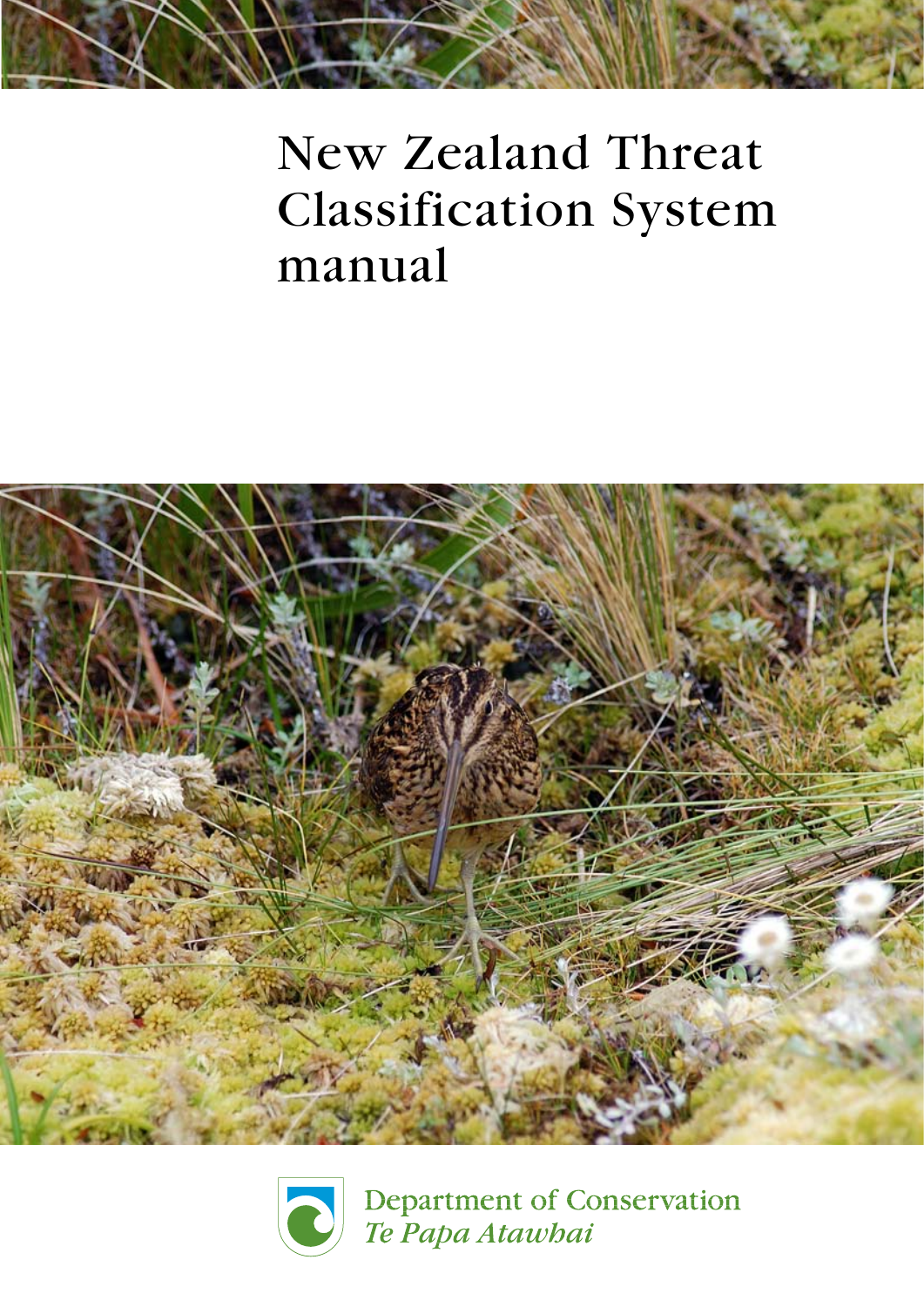### New Zealand Threat Classification System manual

Andrew J. Townsend, Peter J. de Lange, Clinton A.J. Duffy, Colin M. Miskelly, Janice Molloy and David A. Norton

Published by Science & Technical Publishing Department of Conservation PO Box 10420, The Terrace Wellington 6143, New Zealand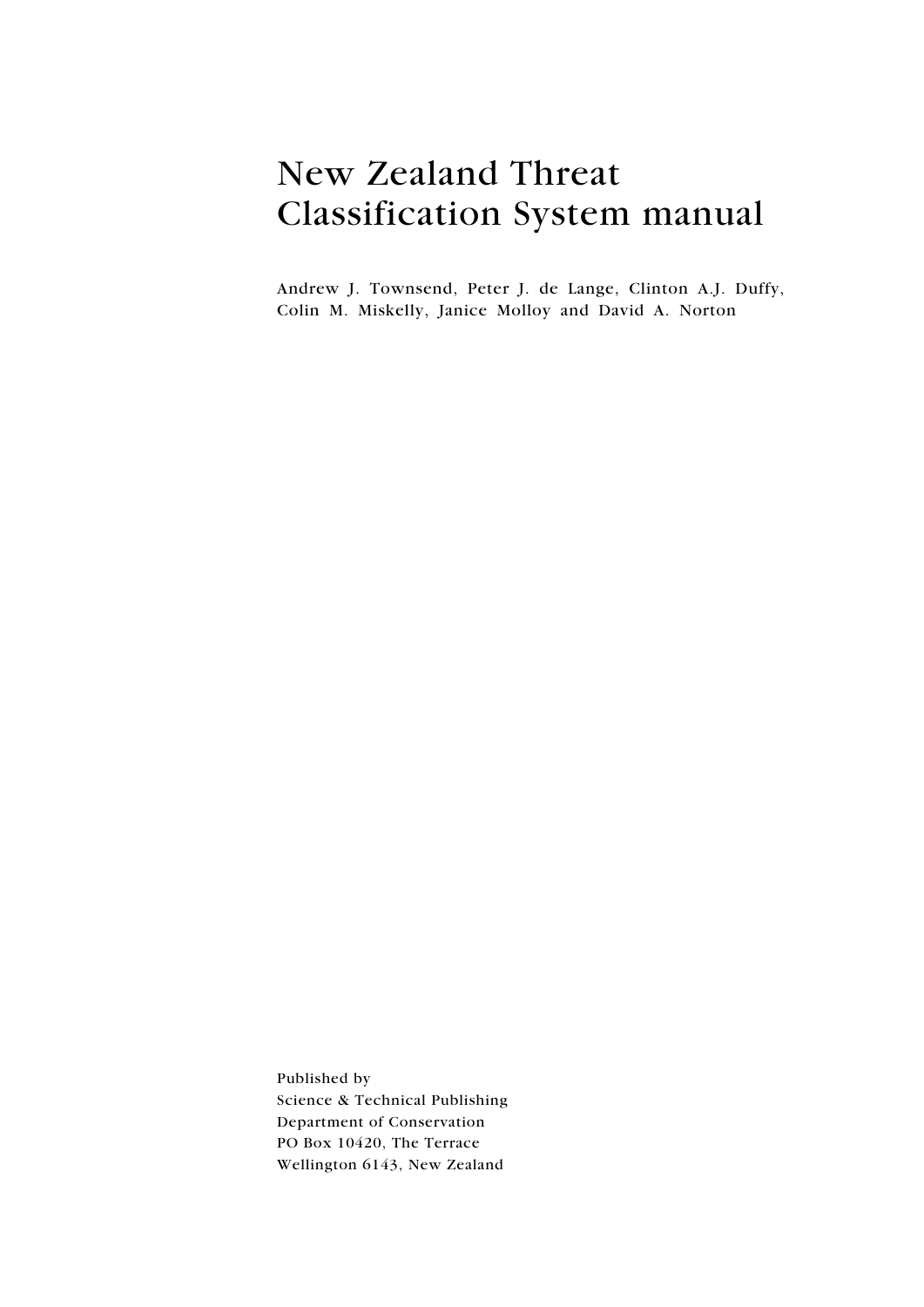Cover: Campbell Island snipe (Coenocorypha sp.): Nationally Critical and as yet undescribed. Photo: James Fraser.

Individual copies of this book are printed, and it is also available from the departmental website in pdf form. Titles are listed in our catalogue on the website, refer www.doc.govt.nz under Publications, then Science & technical.

© Copyright January 2008, New Zealand Department of Conservation

ISBN 978–0–478–14363–8 (hardcopy) ISBN 978–0–478–14364–5 (web PDF)

This text was prepared for publication by Science & Technical Publishing. Publication was approved by the Chief Scientist (Research, Development & Improvement Division), Department of Conservation, Wellington, New Zealand.

In the interest of forest conservation, we support paperless electronic publishing. When printing, recycled paper is used wherever possible.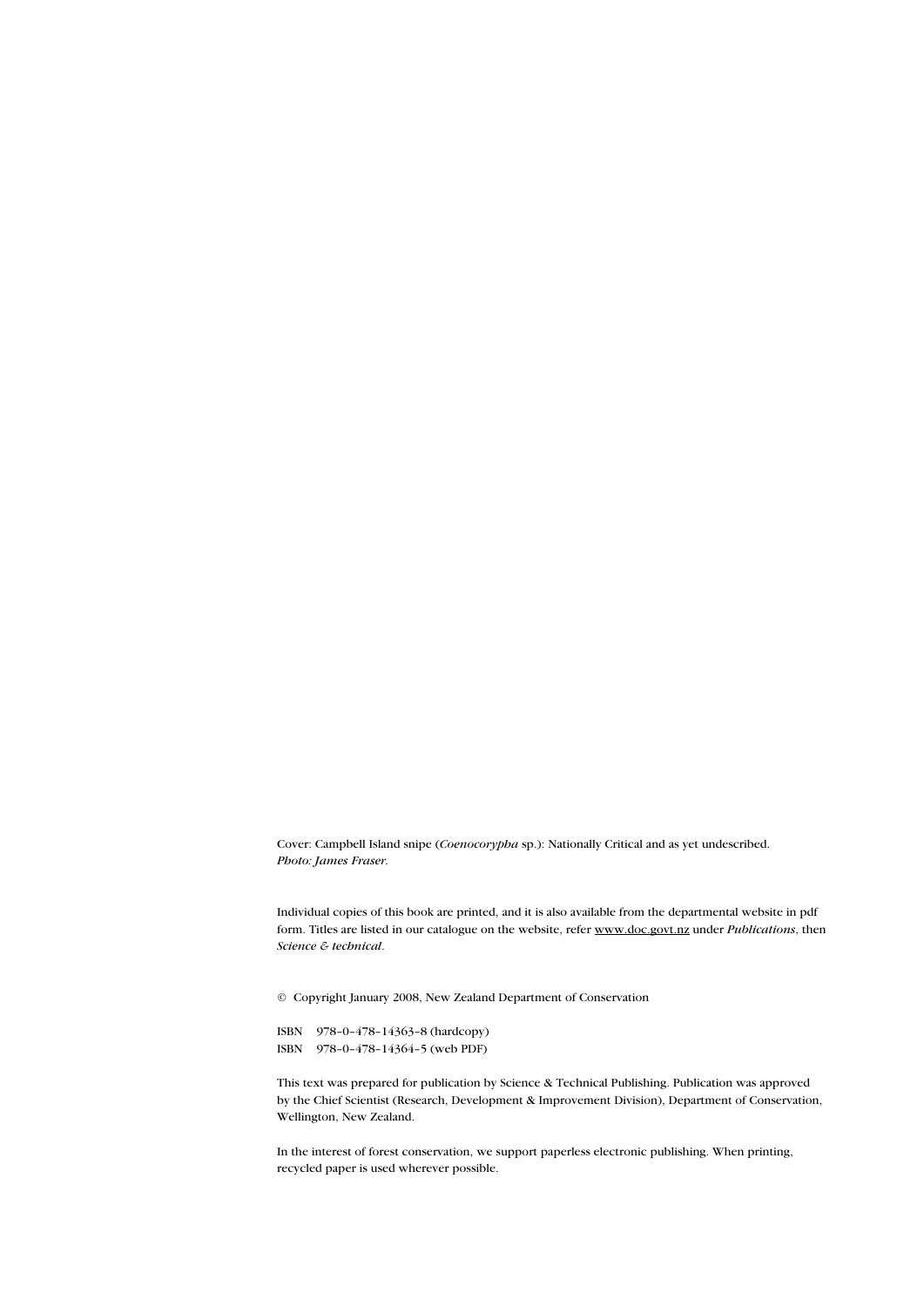### Foreword

New Zealand is a biodiversity hotspot—one of the world's treasure chests of unusual and fascinating life forms. Among these are such internationally valued taonga as the tuatara, kiwi, kakapo, native frogs, and the shorttailed bat. Unfortunately, New Zealand also has a record of extinctions. Our biota evolved in the absence of predatory and browsing mammals, making it particularly vulnerable to the arrival of humans and the species they introduced. However, for over 100 years New Zealanders have been fighting back against the invading tide, and have achieved many remarkable successes in island pest eradications and threatened species recovery programmes.

Preventing the extinction of New Zealand's unique plant and animal species is a critical element in the Government's New Zealand Biodiversity Strategy. It is a responsibility that we owe to ourselves and future generations, and not just New Zealanders but the international community. The challenge is huge.

An effective species threat classification system provides a fundamental framework to biodiversity recovery programmes. In order to demonstrate the value of conservation, we must establish objective benchmarks to determine the risk of extinction faced by each species, and then reassess each species over time. This provides a demonstrable measure of the level of conservation management, and its effectiveness. It also allows us to report on the state of New Zealand's biodiversity.

The Department's threat classification system has ramifications far beyond hands-on threatened species recovery programmes. The risk of extinction faced by a species is one of the main factors used when prioritising use of conservation resources, along with such factors as the expected cost and likely effectiveness of any management action. It helps answer how many threatened species there are, and how many we are attempting to manage. It is a measure of the difference our efforts make.

The Department of Conservation has led the process to develop an effective and relevant species threat classification over the last 15 years. This latest iteration follows a rigorous review of the 2002 system and introduces improvements that will enhance our ability to measure and report the effectiveness of conservation management. Prominent among these is the creation of a new category 'Recovering', specifically for threatened taxa that have responded well to management actions.

The authors have undertaken a comprehensive review, and produced a clear and concise manual. Expert users of the threat classification system, inside and outside of the Department, have contributed their knowledge and time. It is a demonstration that biodiversity recovery is far bigger than any one agency. I trust that this manual will be useful to all New Zealanders with an interest in the recovery of our natural heritage.

Al Morrison Director-General of Conservation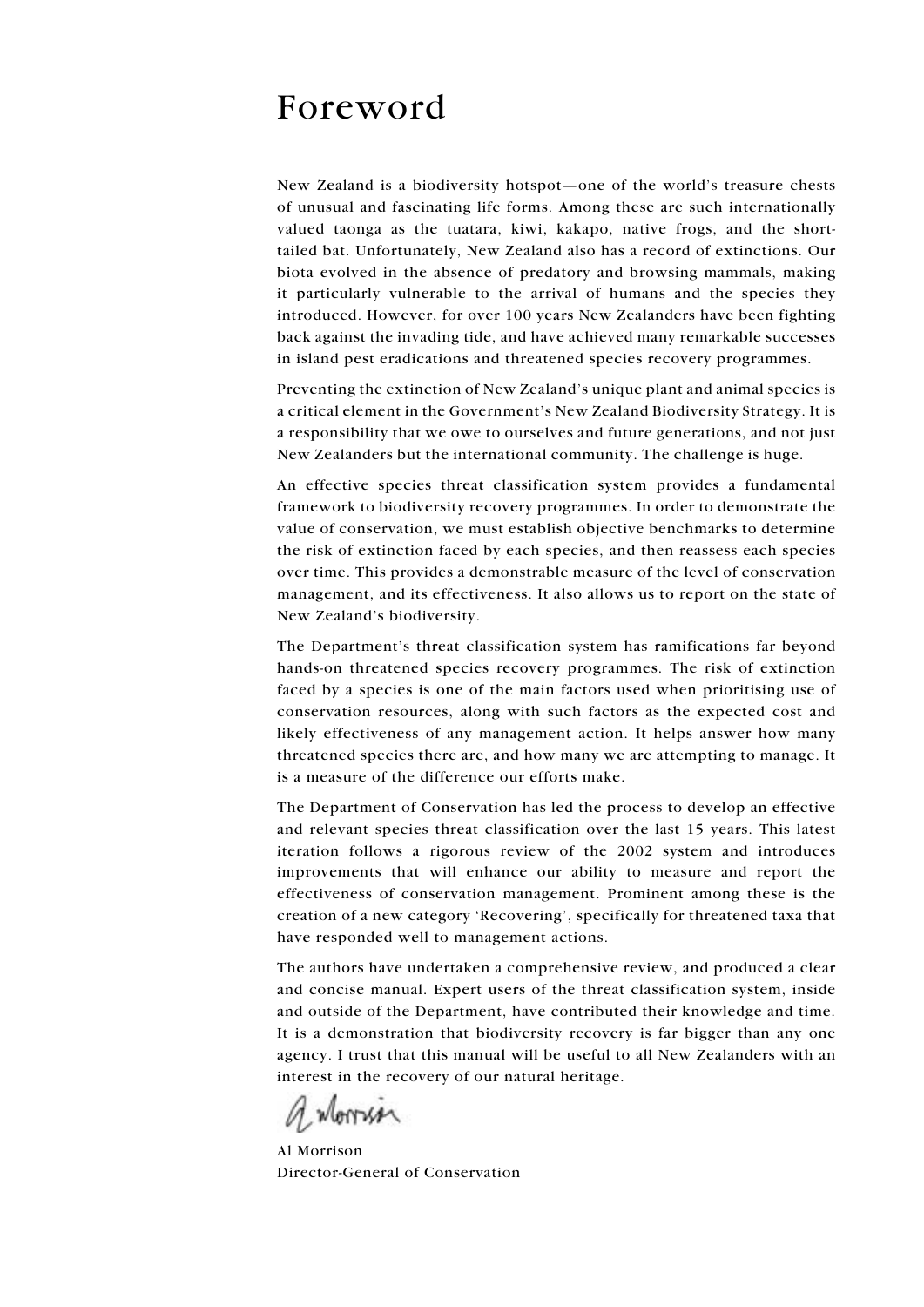### **CONTENTS**

|     | Foreword                                   | 3  |  |
|-----|--------------------------------------------|----|--|
|     | Abstract                                   | 7  |  |
| 1.  | Background                                 | 8  |  |
| 2.  | Review of the threat classification system | 8  |  |
| 3.  | Revised Threat Classification System       | 9  |  |
|     | Scope                                      | 9  |  |
|     | System structure                           | 10 |  |
|     | Categories                                 | 10 |  |
|     | Qualifiers                                 | 12 |  |
| 4.  | The listing process                        | 13 |  |
| 5.  | Status changes between listings            | 17 |  |
| 6.  | Review period                              | 17 |  |
| 7.  | Application of criteria                    | 17 |  |
| 8.  | Criteria for Threatened taxa               | 18 |  |
|     | Nationally Critical                        | 18 |  |
|     | Nationally Endangered                      | 19 |  |
|     | Nationally Vulnerable                      | 20 |  |
| 9.  | Criteria for 'At Risk' taxa                | 22 |  |
|     | Declining                                  | 22 |  |
|     | Recovering                                 | 23 |  |
|     | Relict                                     | 24 |  |
|     | <b>Naturally Uncommon</b>                  | 24 |  |
| 10. | Other categories                           | 25 |  |
|     | Introduced and Naturalised                 | 25 |  |
|     | Migrant                                    | 25 |  |
|     | Vagrant                                    | 26 |  |
|     | Coloniser                                  | 26 |  |
|     | Data Deficient                             | 27 |  |
|     | Extinct                                    | 27 |  |
|     | Not Threatened                             | 27 |  |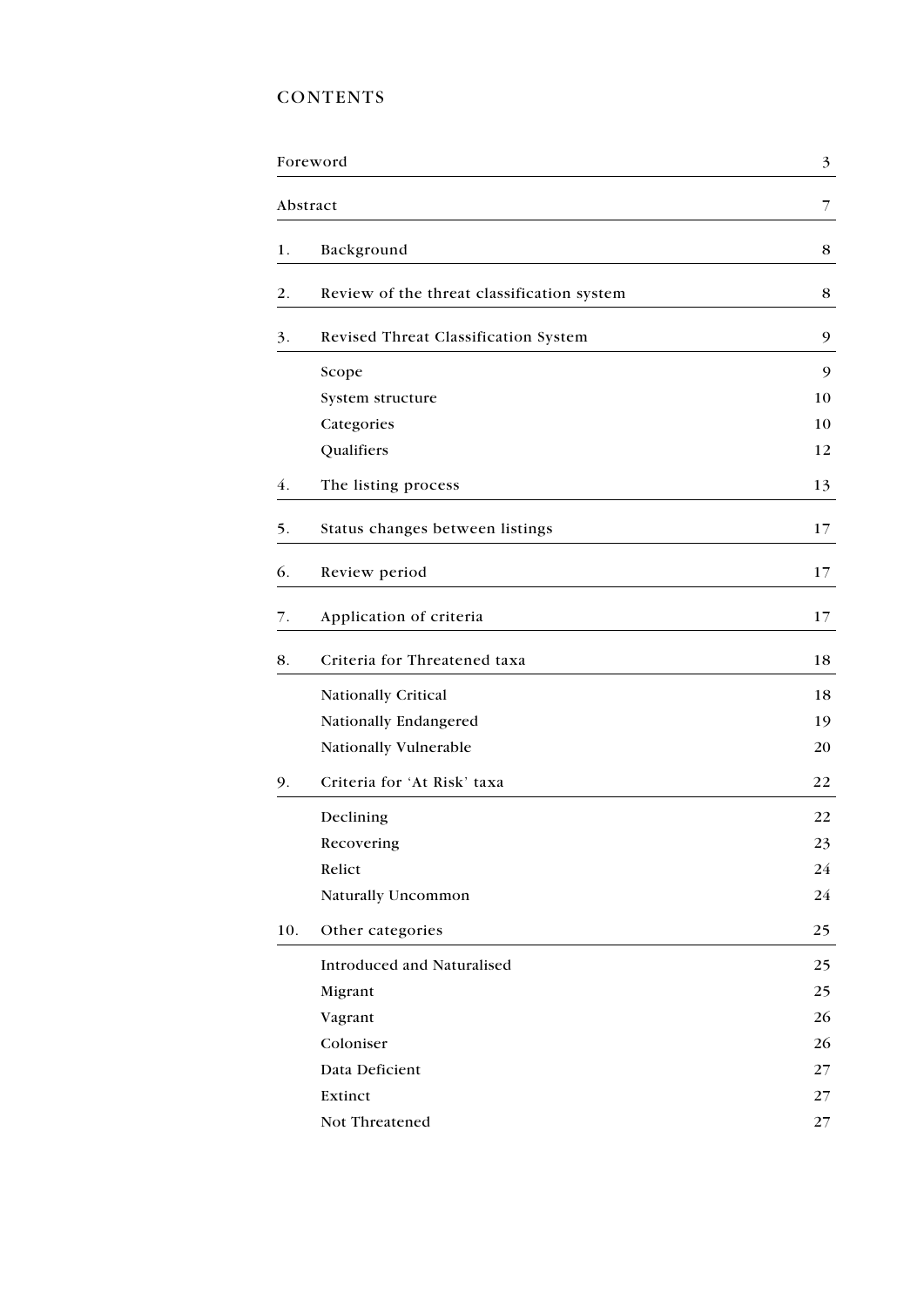| 11. | Qualifiers                       | 28 |
|-----|----------------------------------|----|
|     | Conservation Dependent (CD)      | 28 |
|     | Data Poor (DP)                   | 28 |
|     | Designated (De)                  | 28 |
|     | Extinct in the Wild (EW)         | 28 |
|     | <b>Extreme Fluctuations (EF)</b> | 28 |
|     | Increasing (Inc)                 | 29 |
|     | Island Endemic (IE)              | 29 |
|     | One Location (OL)                | 29 |
|     | Partial Decline (PD)             | 29 |
|     | Range Restricted (RR)            | 29 |
|     | Recruitment Failure (RF)         | 30 |
|     | Secure Overseas (SO)             | 30 |
|     | Sparse (Sp)                      | 30 |
|     | Stable (St)                      | 30 |
|     | Threatened Overseas (TO)         | 30 |
| 12. | Acknowledgements                 | 30 |
| 13. | References                       | 31 |
|     | Appendix 1                       |    |
|     | Definitions of terms             | 32 |
|     | Appendix 2                       |    |
|     | Listing process roles            | 34 |
|     |                                  |    |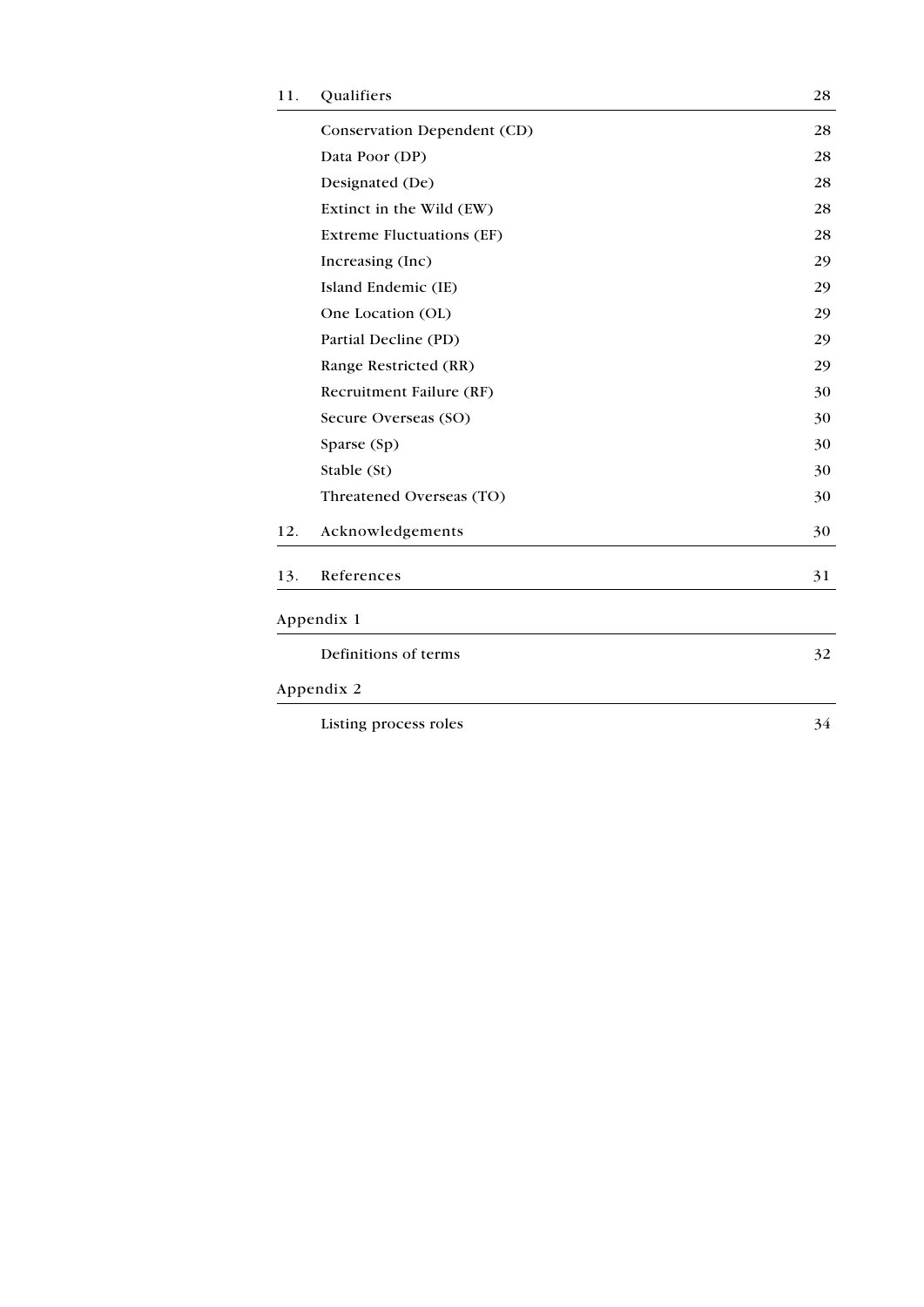### New Zealand Threat Classification System manual

Andrew J. Townsend<sup>1</sup>, Peter J. de Lange<sup>2\*</sup>, Clinton A.J. Duffy<sup>3</sup>, Colin M. Miskelly<sup>4</sup>, Janice Molloy<sup>5</sup> and David A. Norton<sup>6</sup>

- <sup>1</sup> Northland Conservancy, Department of Conservation, PO Box 824, Whangarei 0140, New Zealand
- $2$  Terrestrial Conservation Unit, Research, Development & Improvement Division, Department of Conservation, Private Bag 68908, Newton, Auckland 1145, New Zealand
- <sup>3</sup> Marine Conservation Unit, Research, Development & Improvement Division, Department of Conservation, Private Bag 68908, Newton, Auckland 1145, New Zealand
- <sup>4</sup> Wellington Conservancy, Department of Conservation, PO Box 5086, Wellington 6145, New Zealand
- <sup>5</sup> 194 Reikorangi Rd, RD1, Waikanae 5391, New Zealand
- <sup>6</sup> School of Forestry, University of Canterbury, Private Bag 4800, Christchurch 8140, New Zealand
- \* Corresponding author. Email: pdelange@doc.govt.nz

#### **ABSTRACT**

The New Zealand Threat Classification System provides a tool for assigning a threat status to candidate taxa. In this revision of the 2002 system, substantial changes include the addition of the new categories 'Declining', 'Naturally Uncommon', 'Recovering' and 'Relict'. The category 'Naturally Uncommon' is adopted to distinguish between biologically scarce and threatened taxa; 'Recovering' allows for threatened taxa whose status is improving through management action; and 'Relict' is used to encompass taxa that have experienced very large historic range reductions and now exist as remnant populations that are not considered unduly threatened. The 'Extinct' category is expanded to include taxa that have become extinct since humans first visited the New Zealand archipelago (defined as c. 1000 years before present). Definitions, qualifiers and criteria for inclusion have been revised as necessary for all categories. The present manual provides guidelines on how to use the New Zealand Threat Classification System, and outlines the processes by which candidate taxa and informal entities will be listed. This classification system is due for review in 2018, or sooner as needs dictate.

Keywords: threat classification system, threatened species, endangered species, rarity, threat listing process, threat ranking, manual, New Zealand

Zealand Threat Classification System manual. Department of Conservation, Wellington. 35p.

<sup>©</sup> Copyright January 2008, Department of Conservation. This manual may be cited as:

Townsend, A.J.; de Lange, P.J.; Duffy, C.A.J.; Miskelly, C.M.; Molloy, J.; Norton, D.A. 2007: New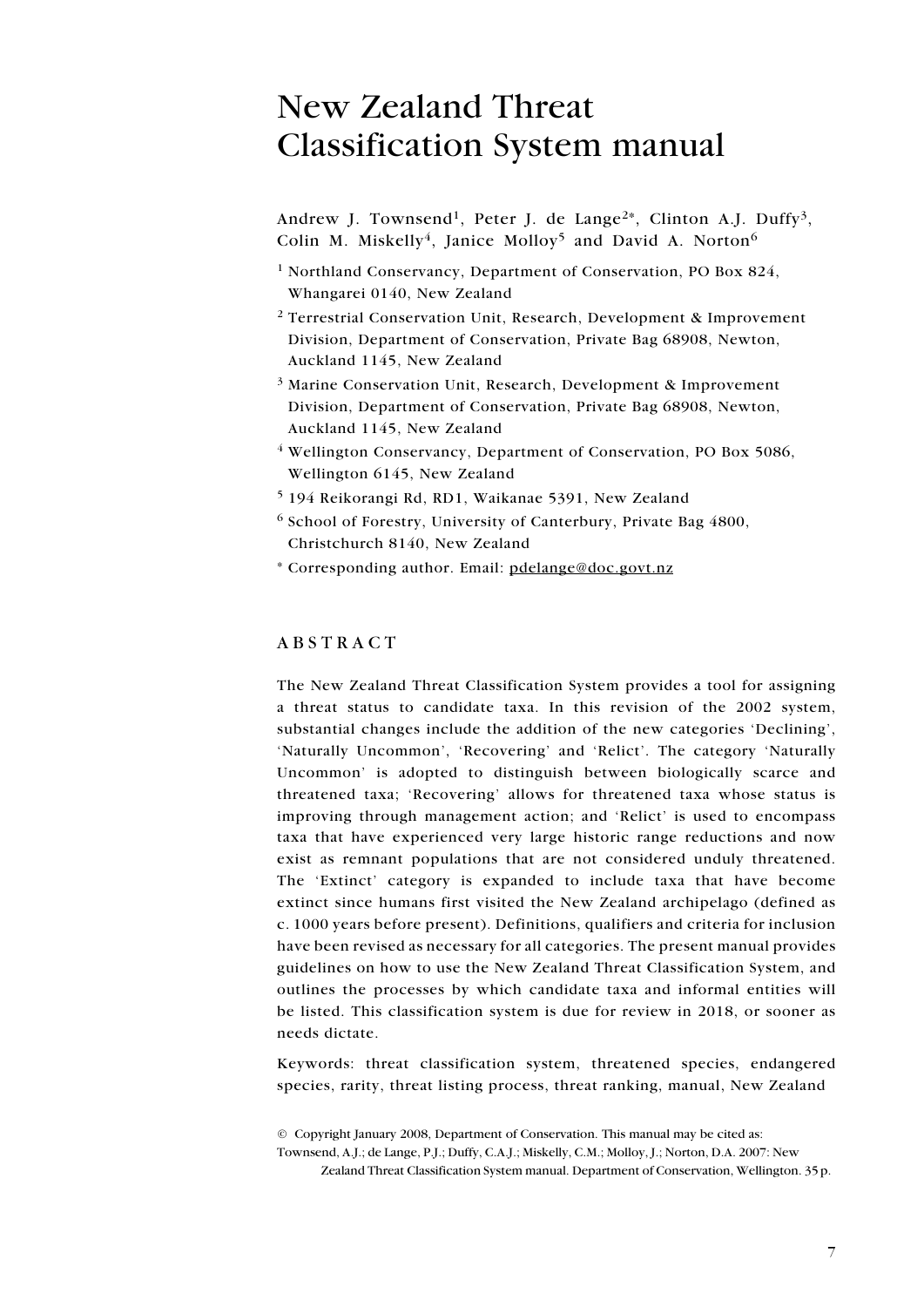### 1. Background

The risk of extinction that a taxon<sup>1</sup> faces is a critical facet of conservation management. Succinct listings of taxa by threat are often the basis for prioritising recovery programmes and research, monitoring the effectiveness of management efforts, gaining support for habitat protection, and assisting in natural resource decisions. Lists of threatened taxa can be compiled for particular taxonomic groups, sites or habitats, catchments, ecologically distinct areas, countries, regions and indeed the whole world (e.g. Baillie et al. 2004; BirdLife International 2004; de Lange et al. 2004; Hitchmough et al. 2007).

This second major iteration of the New Zealand Threat Classification System is intended to complement the world view provided by the IUCN Red Lists (www.iucnredlist.org/; viewed 1 November 2007). It is focussed at the national level, and provides a more sensitive classification for taxa with naturally restricted distributions and small numbers as a result of insular rarity.

The New Zealand Department of Conservation (DOC) is accountable for developing and reviewing the system, and ensuring that listings are carried out. Listings by taxon groupings are undertaken by independent expert panels, each of which is accountable for listing decisions for individual taxa.

This manual revises and improves upon Molloy et al. (2002). The changes made are based on comments that were collected during a review of that system, which was undertaken by the authors on behalf of DOC between November 2006 and May 2007. As with Molloy et al. (2002), the system described here may suit other countries with similar requirements, geography and ecological characteristics.

### 2. Review of the threat classification system

Consultation took place with Expert Panel members and other individuals who have contributed to past listing processes. This included individuals from DOC, research institutions, universities, other government departments, and non-government organisations. A standard questionnaire was used to gain feedback on the existing threat system and the listing process. Using the responses given, the authors of this document made adjustments to the system, had these tested by acknowledged experts, and prepared this manual.

<sup>1</sup> For the purposes of this manual, a taxon (plural taxa) comprises not only any formally named rank below Family but also any biological entity as yet without a formal name; see also section 3 and Appendix 1.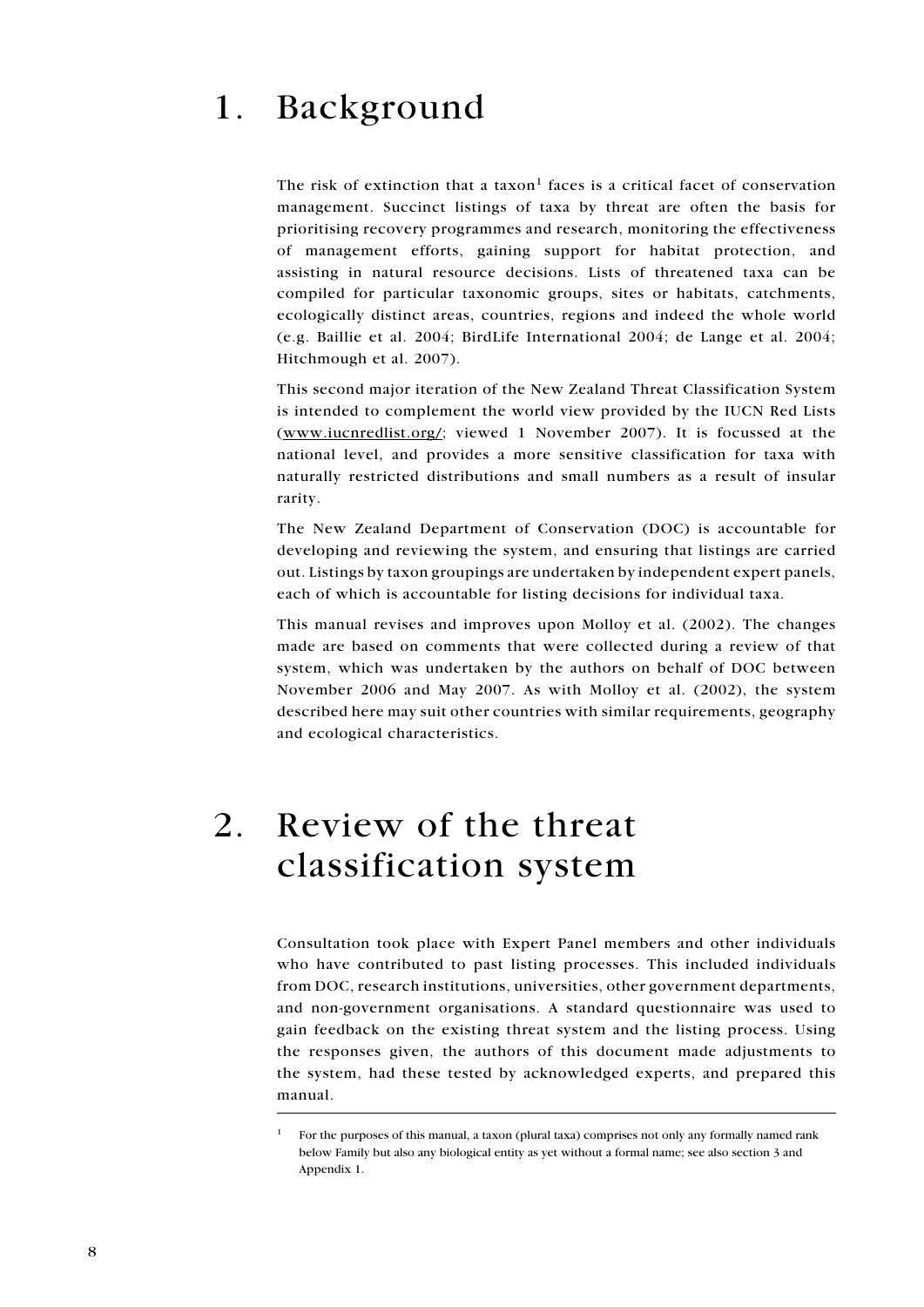### 3. Revised Threat Classification System

#### **SCOPE**

The scope of the New Zealand Threat Classification System has not changed (see Molloy et al. 2002). Any described or undescribed taxon that exists in the wild in New Zealand<sup>2</sup> has potential to be listed. The classification system has been developed to apply equally to terrestrial, freshwater and marine biota.

As previously, two parallel lists are produced:

Taxonomically determinate: Taxa that are legitimately and effectively published and generally accepted by relevant experts as distinct (this system is designed for the ranks genera, species, subspecies, varieties and forma)<sup>3</sup>, e.g. Ackama nubicola, Sterna nereis davisae, Coprosma spathulata subsp. hikuruana, Fissidens oblongifolius var. oblongifolius, Xeronema callistemon f. bracteosa.

Taxonomically indeterminate: Taxa that are legitimately and effectively published but not generally accepted as distinct, e.g. Beilschmiedia tawaroa; or entities that are yet to be furnished with a formal name, e.g. Lepidium aff. oleraceum (a) (AK 230459; Chatham Islands).

Any disputed taxa and unnamed entities listed in the Taxonomically Indeterminate list require verification by an appropriate reference specimen $4$ and consensus acceptance by the relevant Expert Panel. The only exceptions to this are taxa that are fully protected under the Wildlife Act (1953) or the Marine Mammals Protection Act (1978), where the relevant Expert Panel has the discretion to accept an unnamed entity in the absence of a reference specimen, provided there is sufficient scientific evidence to accept its distinctiveness. Voucher specimens or other evidence must be lodged at an appropriate institution. For convenience, all taxonomically indeterminate entities and disputed taxa are included in the term 'taxa' in the remainder of this document.

<sup>2</sup> Includes all terrestrial, freshwater and marine areas within the New Zealand Exclusive Economic Zone, not including the Ross Dependency in Antarctica.

<sup>3</sup> Since the purpose of the listing process is to assign threat, the taxonomic rank of the entity is irrelevant and all have equal status.

<sup>4</sup> Defined as a whole specimen, parts thereof, a clear image, or DNA sequence lodged in an appropriate, publicly accessible collection or database, e.g. herbarium, museum collection or GenBank (refer www.ncbi.nlm.nih.gov; viewed 1 November 2007).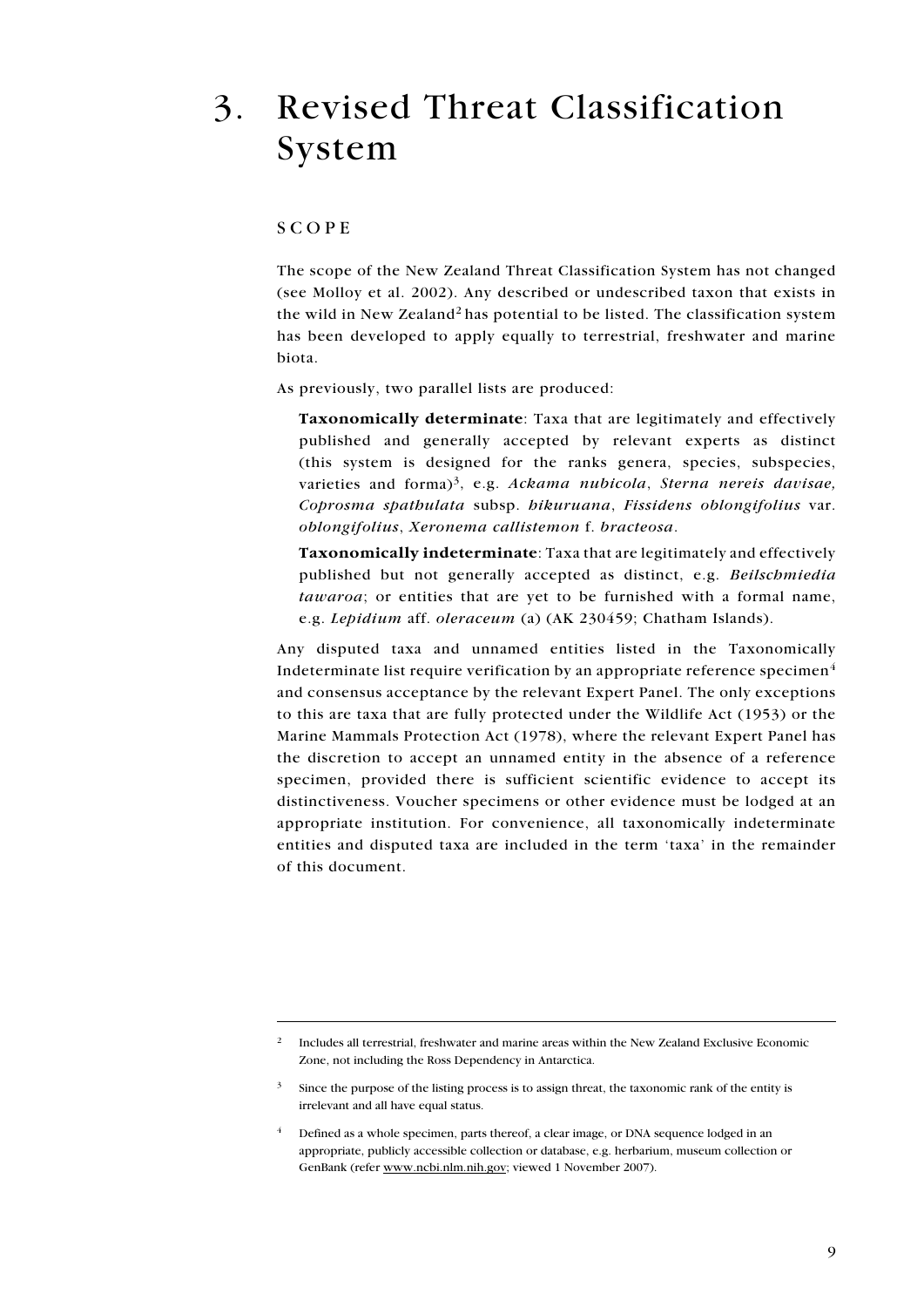#### SYSTEM STRUCTURE

In the original threat classification structure, the categories 'Acutely Threatened', 'Chronically Threatened' and 'At Risk' were included in the super-category 'Threatened' (Molloy et al. 2002). In the present revision, only those categories formerly in 'Acutely Threatened' remain within the supercategory 'Threatened', and the terms 'Acutely' and 'Chronically' are no longer used (Fig. 1). This is to distinguish between taxa that are facing imminent extinction and those that, although declining, have small populations or have small areas of occupancy, are not facing imminent extinction. These latter groups of taxa are listed in one of the 'At Risk' categories.

#### **CATEGORIES**

Categories for introduced<sup>5</sup> and transient visitors are provided, as well as categories for resident, indigenous threatened and non-threatened taxa, and taxa that have insufficient information available to rank them. The three categories 'Nationally Critical', 'Nationally Endangered' and 'Nationally Vulnerable' also remain, although some changes have been made to the population size and decline rate criteria that define them. 'Chronically Threatened', 'Serious Decline' and 'Gradual Decline' have been mostly replaced by a single new category, 'Declining', which includes taxa not deemed to be seriously threatened, but which may become so over time if population trends continue on their current trajectory. Changes to the criteria mean that some taxa that were formerly listed in 'Serious Decline' are now listed in the revised 'Nationally Vulnerable' category.

The 'At Risk' categories 'Range Restricted' and 'Sparse' have been replaced by a single category called 'Naturally Uncommon'. This is because some taxa, such as the endemic ultramafic grass Trisetum serpentinum, are both rangerestricted and biologically sparse. In the revised system, 'Range Restricted' and 'Sparse' are now treated as qualifiers for the new category 'Naturally Uncommon'.

Some taxa have been eliminated from large parts of their range, but now exist in stable populations within secure habitats, e.g. the large restiad rush Sporadanthus ferrugineus, and the red-crowned parakeet (Cyanoramphus novaezelandiae novaezelandiae). To recognise this particular situation, the category 'Relict' has been created.

Lastly, through recent or past conservation management, some previously threatened taxa are now undergoing population recovery, e.g. Holloway's crystalwort (Atriplex hollowayi) and the shrub Myrsine oliverii. In many cases, their populations are still relatively small and therefore the taxa are considered 'At Risk'. Under the original system, taxa that were recovering were either qualified as such and left within a category whose definition implied they were still declining, or placed within 'Range Restricted' or

<sup>5</sup> Includes all introductions known to be affected by human agency, whether deliberate or accidental.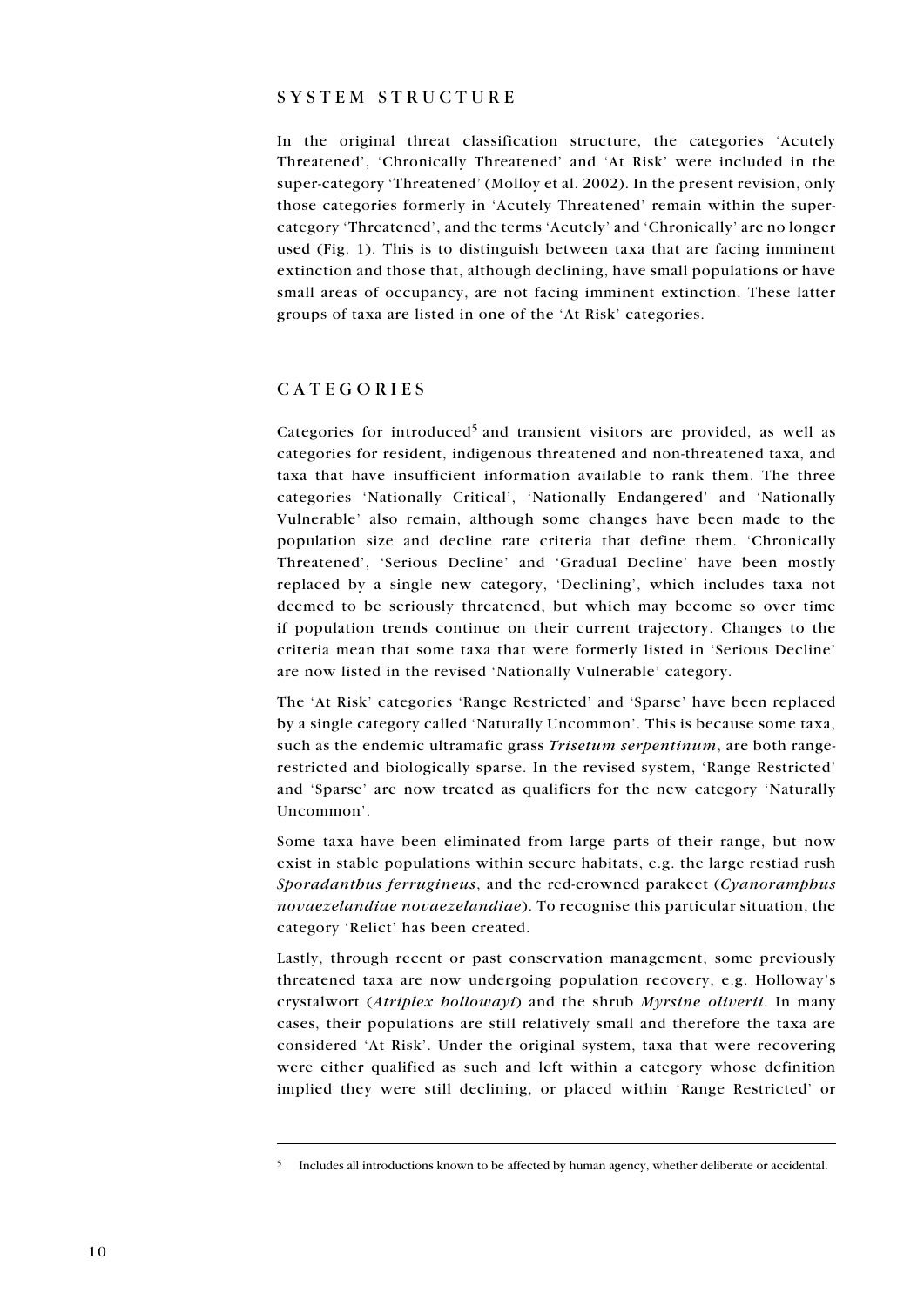

Figure 1. A. Revised (2007) and B. original (2002) structure of the New Zealand Threat Classification System.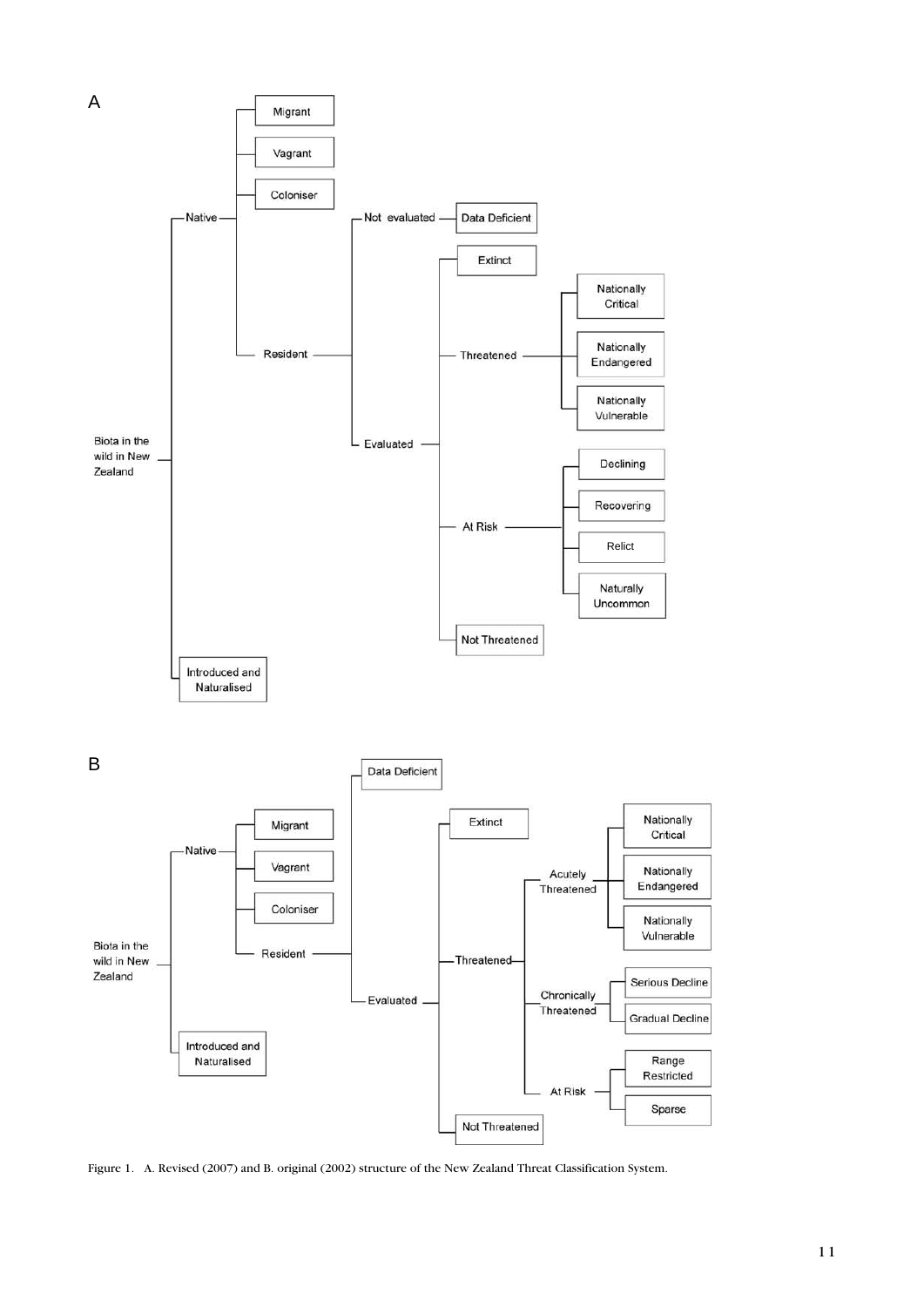'Sparse' categories, which did not truly reflect their status. Such taxa will now be listed in the new category 'Recovering'.

Criteria for each category are outlined in sections 8–10.

#### **QUALIFIERS**

As applied in the previous version of this manual, qualifiers provide additional information on each taxon, and all qualifiers that apply for a taxon are to be included. Table 1 lists the qualifiers used in this document and states whether they have changed. Additional definitions are provided in section 11.

| <b>QUALIFIER</b> | <b>STANDS FOR</b>             | <b>STATUS</b> |
|------------------|-------------------------------|---------------|
| CD               | <b>Conservation Dependent</b> | Unchanged     |
| DP               | Data Poor                     | Unchanged     |
| EF               | <b>Extreme Fluctuations</b>   | Unchanged     |
| EW               | Extinct in the Wild           | Unchanged     |
| OL               | One Location                  | Unchanged     |
| RF               | Recruitment Failure           | Unchanged     |
| SO.              | <b>Secure Overseas</b>        | Unchanged     |
| <b>TO</b>        | Threatened Overseas           | Unchanged     |
| St.              | Stable                        | Changed       |
| De               | Designated                    | Added         |
| IE               | Island Endemic                | Added         |
| Inc.             | Increasing                    | Added         |
| PD.              | Partial Decline               | Added         |
| RR               | Range Restricted              | Added         |
| Sp               | Sparse                        | Added         |
| HI               | Human Induced                 | Removed       |
| RC               | Recovering                    | Removed       |
|                  |                               |               |

Table 1. Qualifiers used in the classification and changes that have been made from Molloy et al. (2002).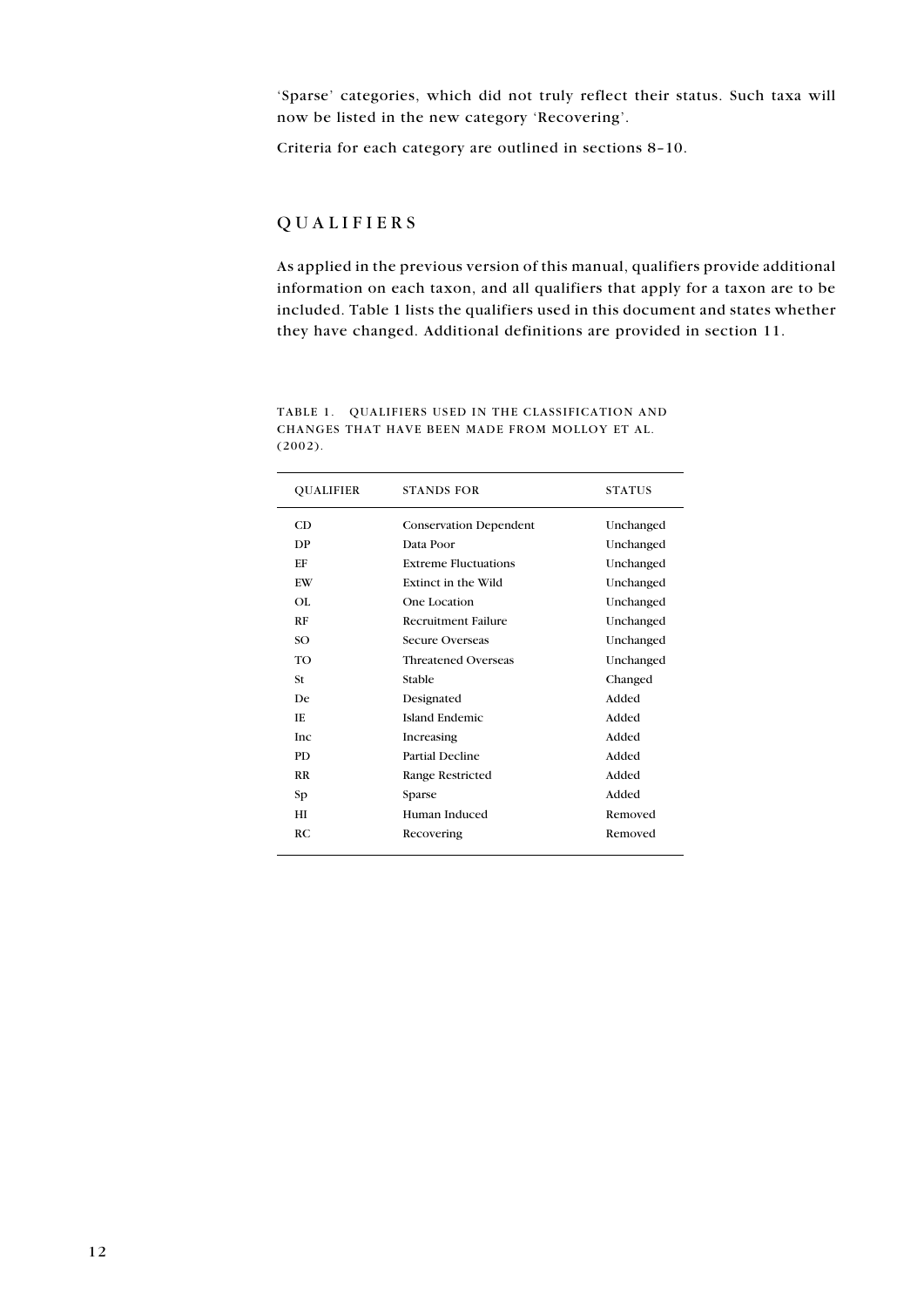### 4. The listing process

Figure 2 and Tables 2 and 3 outline the process to be used when listing taxa according to their threat status. Table 2 shows the criteria for each 'Threatened' or 'At Risk' category; written descriptions of each are also provided. Alternative criteria are again provided for the 'Threatened' categories, in case the total population size is not known: taxa can be classified using the number of sub-populations and the size of the largest sub-population, or the area of occupancy (as a surrogate for total population size). These criteria are shown in Table 3.



Figure 2. Flow chart for defining 'Introduced and Naturalised', 'Vagrant', 'Coloniser', 'Migrant', 'Extinct' and 'Data Deficient' categories. Note: criteria for assessing the validity of unpublished taxa are provided in section 3. See Appendix 2 for Expert Panel role description.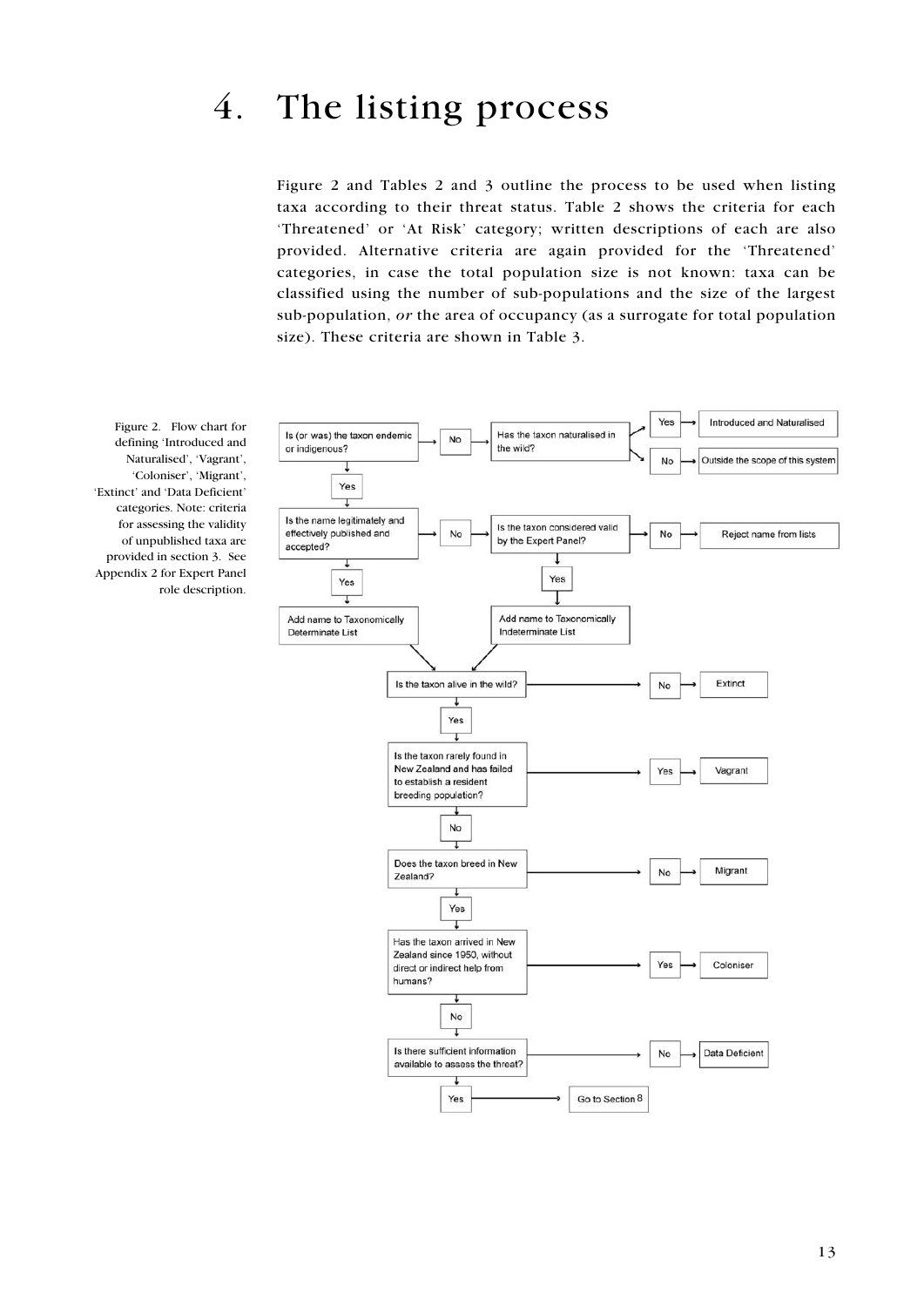#### Table 2. Primary criteria for 'Threatened', 'At Risk' and 'Not THREATENED' TAXA.

Note that population changes are calculated over 10 years or three generations, whichever is longer. See Table 3 for secondary criteria (based on sub-population number and size, or area of occupancy). Abbreviations: Dec = Declining, NC = Nationally Critical, NE = Nationally Endangered, NT = Not Threatened, NU = Naturally Uncommon, NV = Nationally Vulnerable, Rec = Recovering, Rel = Relict, RR = Range Restricted.

|                                          | TOTAL NUMBER OF MATURE INDIVIDUALS |                  |                  |                    |                           |         |
|------------------------------------------|------------------------------------|------------------|------------------|--------------------|---------------------------|---------|
| <b>TOTAL</b><br><b>POPULATION TREND*</b> | < 250                              | $250 -$<br>1000  | $1000 -$<br>5000 | $5000 -$<br>20 000 | $20000 -$<br>100000       | >100000 |
| $>10\%$ increase                         |                                    | NV/<br>NU        | NU/<br>Rec       | NU/<br>Rec         | NT/<br>$NU_{RR}$ /<br>Rel |         |
| Stable $(\pm 10\%)$                      |                                    | NE/<br><b>NU</b> | NV/<br>NU        | NU/<br>Rel         |                           |         |
| 10-30% decline                           |                                    | <b>NE</b>        |                  |                    |                           |         |
| 30-50% decline                           |                                    |                  |                  | NV                 |                           | Dec     |
| 50-70% decline                           | NC                                 |                  | <b>NE</b>        |                    |                           |         |
| $>70\%$ decline                          |                                    |                  |                  |                    |                           |         |

\* Predicted and ongoing due to existing threats.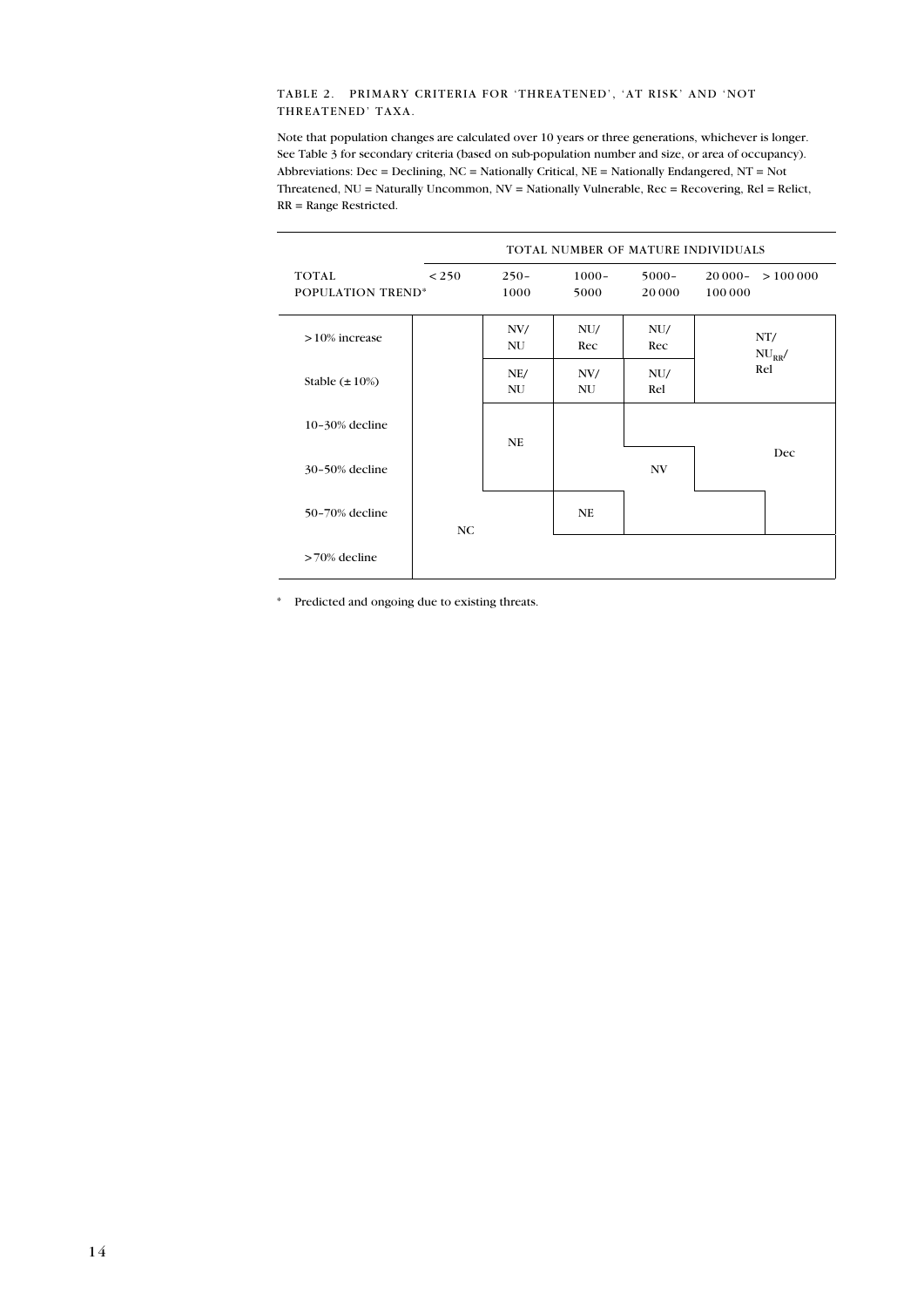#### Table 3. Overview of secondary criteria for 'Threatened' categories, based on A. sub-population number and size, or B. area of occupancy.

For explanation, see main text. Population trends are calculated over 10 years or three generations, whichever is longer. Abbreviations: Dec = Declining, NC = Nationally Critical, NE = Nationally Endangered, NU = Naturally Uncommon, NV = Nationally Vulnerable, Rec = Recovering.

#### A

| TREND               |            | NUMBER AND SIZE OF SUB-POPULATIONS |                  |                |             |                  |            |                          |                |            |                          |                |                |
|---------------------|------------|------------------------------------|------------------|----------------|-------------|------------------|------------|--------------------------|----------------|------------|--------------------------|----------------|----------------|
|                     | NUMBER:    | $\leq 2$                           |                  |                | $3 - 5$     |                  |            | $6 - 15$                 |                |            |                          |                |                |
|                     | $SIZE^*$ : | $\leq 200$                         | $\leq$ 300       | $\leq 500$     | $\leq 1000$ | $\leq 200$       | $\leq$ 300 | $\leq 500$               | $\leq 1000$    | $\leq 200$ | $\leq 300$               |                | ≤ 500 ≤ 1000   |
| $>10\%$ increase    |            | NC                                 | NV/<br>NU        | $^\dagger$     | $\ddagger$  | NV/<br><b>NU</b> | NV/<br>NU  | t                        | t              | $^{+}$     | $\ddagger$               | $\ddagger$     | t              |
| Stable $(\pm 10\%)$ |            | NC                                 | NE/<br><b>NU</b> | NVI<br>NU      | $\ddagger$  | NE/<br><b>NU</b> | NE/<br>NU  | NV/<br>NU                | $\ddot{}$      | NV/<br>NU  | NV/<br>NU                | NV/<br>NU      | $\dagger$      |
| $10-30\%$ decline   |            | NC.                                | NE               | NV             | $\ddagger$  | <b>NE</b>        | NE         | NV                       | $\ddagger$     | NV         | $\ensuremath{\text{NV}}$ | NV             | t              |
| 30-50% decline      |            | NC                                 | NE               | N <sub>V</sub> | NV          | <b>NE</b>        | <b>NE</b>  | $\ensuremath{\text{NV}}$ | N <sub>V</sub> | NV         | $\ensuremath{\text{NV}}$ | N <sub>V</sub> | N <sub>V</sub> |
| 50-70% decline      |            | NC.                                | NC               | <b>NE</b>      | NV          | NC               | NC         | <b>NE</b>                | NV             | <b>NE</b>  | <b>NE</b>                | NE             | N <sub>V</sub> |
| $>70\%$ decline     |            | NC.                                | NC               | NC             | NC          | NC               | NC         | NC                       | NC             | NC         | NC                       | NC             | NC             |

B

| <b>TREND</b>        | AREA OF OCCUPANCY (ha) |           |                   |                   |                   |  |  |
|---------------------|------------------------|-----------|-------------------|-------------------|-------------------|--|--|
|                     | $\leq 1$               | $\leq 10$ | $\leq 100$        | $\leq 1000$       | $\leq 10000$      |  |  |
| $>10\%$ increase    | NC                     | NV/<br>NU | $\dagger/$<br>Rec | $\dagger/$<br>Rec | t                 |  |  |
| Stable $(\pm 10\%)$ | NC                     | NE/<br>NU | NV/<br>NU         | t                 | $^{\dagger}$      |  |  |
| 10-30% decline      | NC                     | NE        | NV                | $\dagger/$<br>Dec | t/<br>Dec         |  |  |
| 30-50% decline      | NC                     | <b>NE</b> | NV                | NV                | $\dagger/$<br>Dec |  |  |
| 50-70% decline      | NC                     | <b>NC</b> | <b>NE</b>         | NV                | NV                |  |  |
| $>70\%$ decline     | NC                     | <b>NC</b> | NC                | <b>NC</b>         | NC.               |  |  |

\* Number of mature individuals in largest sub-population.

 $\dagger$  Several possible threat categories could apply to a taxon that fits this criterion and more information is required to determine the most appropriate category. Refer to Table 2 or section 8 and apply the precautionary principle to determine the most applicable category.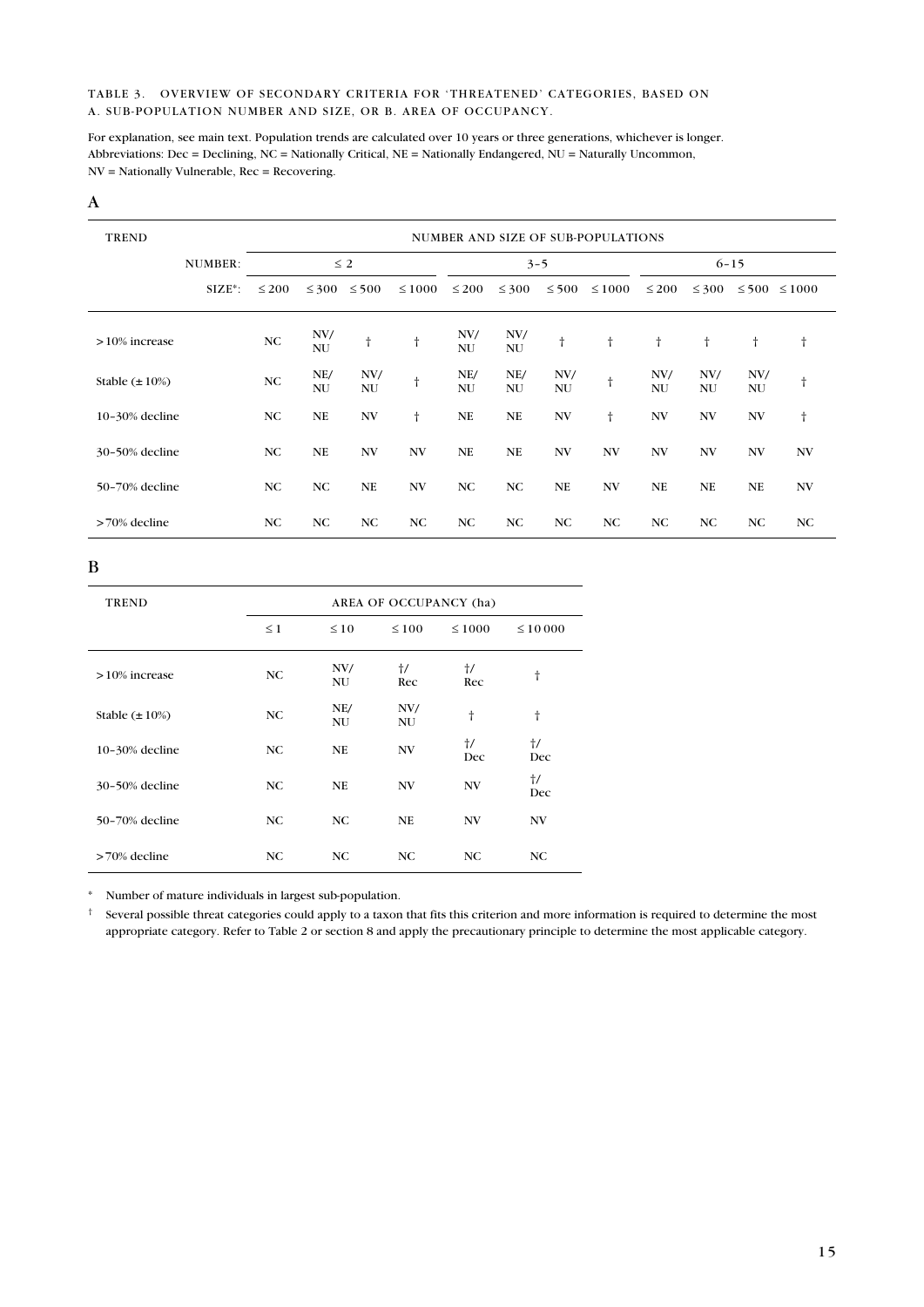Points of clarification about the listing process are as follows:

- 1. The status of the taxon should be assessed regardless of whether its current status is the result of management.
- 2. For indigenous taxa, only the portion of the population that is resident in New Zealand should be assessed.
- 3. For taxa that migrate to New Zealand and breed here, only the portion of the total population that breeds in New Zealand should be assessed.
- 4. The Expert Panels should use a precautionary approach when evaluating a taxon against the criteria. For instance, in situations where information about a taxon is poor and a decision is being made between two categories, the higher threat category should be chosen; this decision and supporting information must be kept on file by the List Facilitator. When predicting future declines caused by existing threats, recent declines should be used to extrapolate forward.
- 5. Where taxa appear to fit more than one threat category due to the use of unbounded < or > symbols, the higher threat category always applies.
- 6. When using the sub-population criteria to determine status, it is assumed that the largest sub-population is significantly larger than other sub-populations. If data exist on the sizes of most or all of the subpopulations, then the summed values should be used as the total population size (see Tables 2 and 3).
- 7. Where the information used to assess a taxon is poor, the Expert Panel should make every effort to assign the taxon a threat category rather than list it as 'Data Deficient'. The qualifier 'Data Poor' (DP) will then be used to indicate the uncertainty about the listing due to lack of data.
- 8. As soon as an Expert Panel reassesses a taxon against the system and finds it does not meet the criteria of its former category, it will be upgraded or downgraded appropriately. This contrasts with the IUCN classification system, which requires a period of 5 years to elapse before a taxon is downgraded.
- 9. Taxa with very small populations (< 250 mature individuals) are classified as 'Nationally Critical' whether their population is naturally this size or has been reduced due to human causes. Taxa with stable or increasing naturally small populations with more than 250 mature individuals are considered 'Naturally Uncommon'.
- 10. Sometimes candidate taxa may, for reasons peculiar to those taxa, not fit within the criteria provided, which could result in an inappropriate listing. In such rare situations, the Expert Panel has the right to designate the most appropriate listing without application of the criteria. Where this occurs, a clear written record of the reason(s) why the taxon could not be ranked using the available criteria and the basis for its designated listing must be prepared, for purposes of transparency. This record will be held by DOC. Such taxa will be qualified 'De' (Designated).

Where practical, lists will be published by the Expert Panels in the relevant peer-reviewed literature, as well as being made available on the DOC website. Formal publication in this manner enhances the scientific credibility of the lists.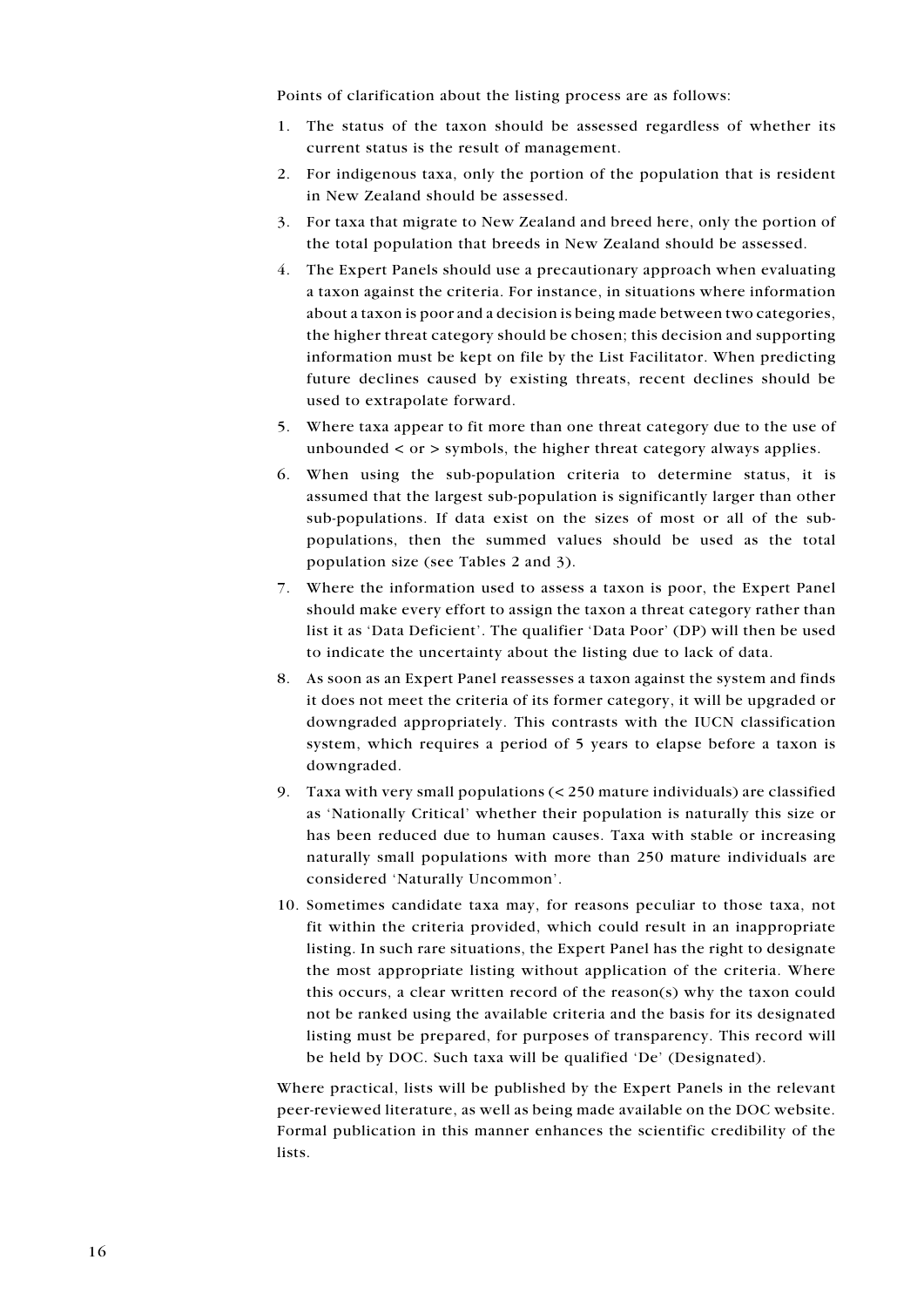## 5. Status changes between listings

Informal entities or other taxa deemed taxonomically indeterminate may have been formally described since the last threat listing, and a threat classification may have been proposed in a peer-reviewed journal. In such instances, and provided the classification has been made in consultation with the relevant Expert Panel, the recommendation of the naming author(s) is accepted as an interim status until the next list is published.

In some extreme situations, e.g. following a rodent irruption, the status of a taxon can rapidly change for the worse, and this may happen between formal listings. In such rare situations, the relevant Expert Panel will convene and may make an appropriate change in status. Notification of the change in status will be made via the DOC website (www.doc.govt.nz). All such listings will be regarded as provisional and subject to confirmation when that taxon is next due for formal listing.

If the status of a taxon changes during the list preparation or publication phase, the revised status will be adopted in consultation with the Expert Panel where possible.

### 6. Review period

This classification system is due for review in 2018, or sooner as needs dictate. Note that each taxon group will be assessed against the criteria on a 3-year cycle; therefore, three cycles should be completed before 2018.

### 7. Application of criteria

Taxa are classified using one or more of the following criteria, depending on the category:

- • Total number of mature individuals
- • Ongoing or predicted population trend (due to existing threats)
- • Total number of populations
- • Number of mature individuals in the largest population
- • Area of occupancy of the total population

Table 2 summarises the criteria for each of the 'Threatened' or 'At Risk' categories. Alternative criteria for the 'Threatened' categories are shown in Table 3.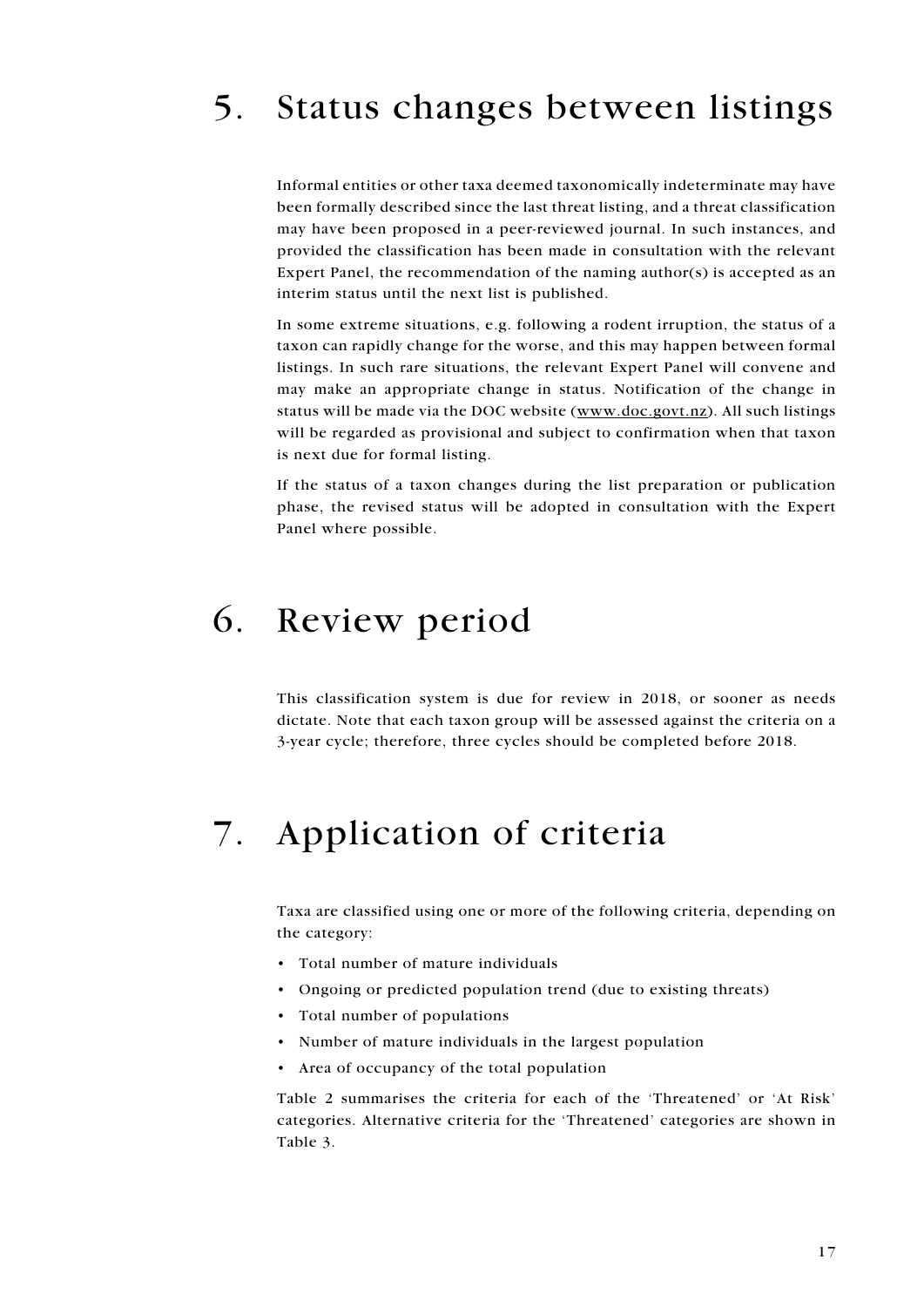### 8. Criteria for 'Threatened' taxa

'Threatened' taxa are grouped into three categories: 'Nationally Critical', 'Nationally Endangered' and 'Nationally Vulnerable'.

Taxa with populations that are small (< 250 mature individuals) are considered highly susceptible to stochastic events and so are listed as 'Nationally Critical', regardless of whether their small population size is due to human-induced or natural causes<sup>6</sup>.

#### NATIONALLY CRITICAL

#### A. Very small population (natural or unnatural)

A taxon is 'Nationally Critical', regardless of population trend and regardless of whether the population size is natural or unnatural, when evidence<sup>7</sup> indicates that:

- 1. There are fewer than 250 mature individuals; or
- 2. There are  $\leq 2$  sub-populations and  $\leq 200$  mature individuals in the largest sub-population; or
- 3. The total area of occupancy is  $\leq 1$  ha (0.01 km<sup>2</sup>).

#### B. Small population (natural or unnatural) with a high ongoing or predicted decline

A taxon is 'Nationally Critical' when evidence indicates that it fits at least one Status criterion and the Trend criterion as follows:

#### **Status**

- 1. The population comprises 250–1000 mature individuals; or
- 2. There are  $\leq$  5 sub-populations and  $\leq$  300 mature individuals in the largest sub-population; or
- 3. The total area of occupancy is  $\leq 10$  ha (0.1 km<sup>2</sup>).

#### Trend

There is an ongoing or predicted decline of 50–70% in the total population due to existing threats, taken over the next 10 years or three generations, whichever is longer.

#### C. Population (irrespective of size or number of sub-populations) with a very high ongoing or predicted decline (>70%)

A taxon is 'Nationally Critical' when the population has an ongoing trend or predicted decline of  $> 70\%$  in the total population due to existing threats taken over the next 10 years or three generations, whichever is longer.

<sup>6</sup> See definition of 'Natural' in Appendix 1.

<sup>7</sup> Evidence in this context is defined as quantitative data and supporting information about the status of a candidate taxon.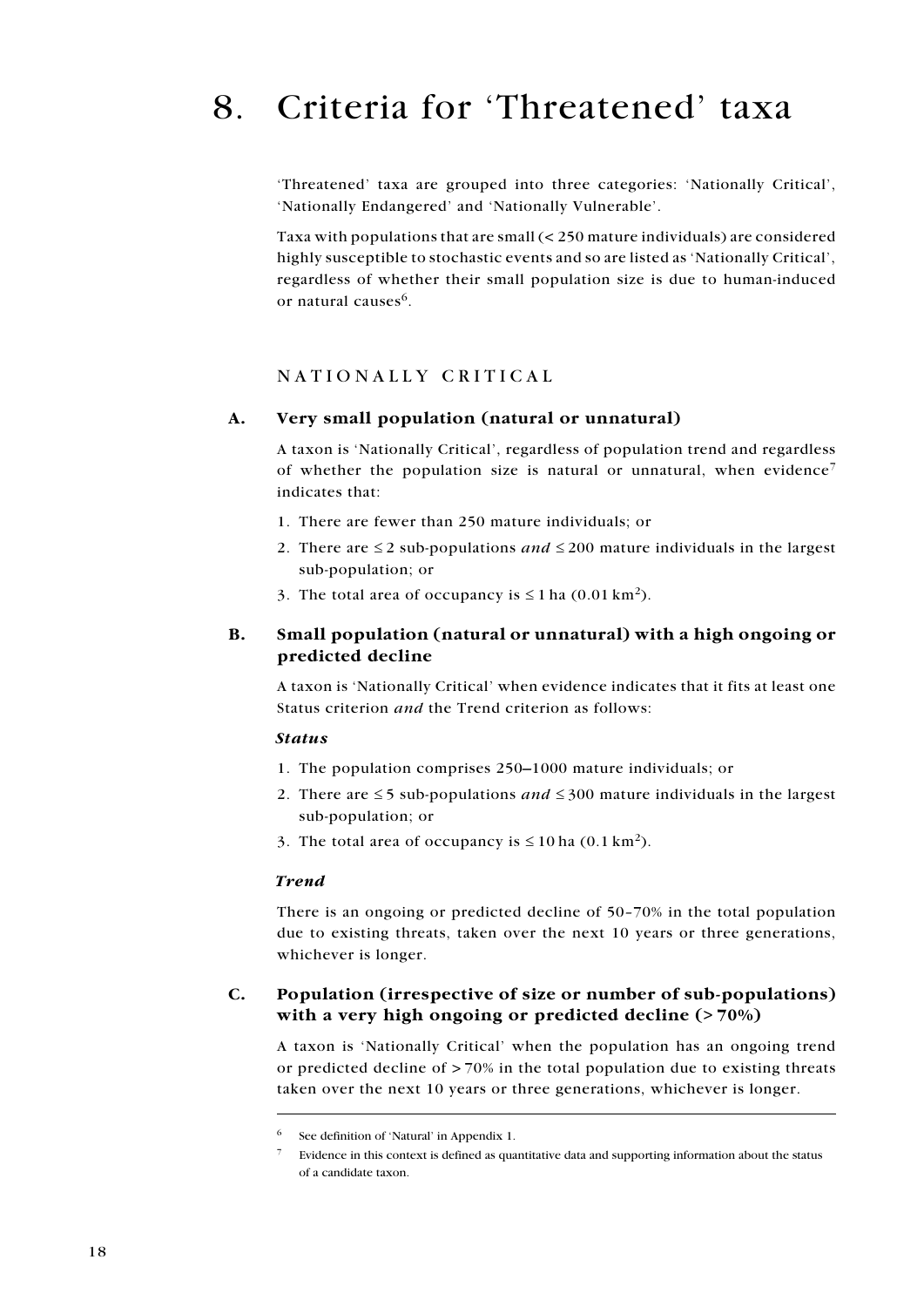#### N ationall y E ndangered

#### A. Small population (natural or unnatural) that has a low to high ongoing or predicted decline

A taxon is 'Nationally Endangered' when evidence indicates that it fits at least one Status criterion and the Trend criterion as follows:

#### Status

- 1. The total population size is 250–1000 mature individuals; or
- 2. There are  $\leq$  5 sub-populations *and*  $\leq$  300 mature individuals in the largest sub-population; or
- 3. The total area of occupancy is  $\leq 10$  ha (0.1 km<sup>2</sup>).

#### Trend

There is an ongoing or predicted decline of 10–50% in the total population due to existing threats, taken over the next 10 years or three generations, whichever is longer.

#### B. Small stable population (unnatural)

To trigger this pathway to 'Nationally Endangered', taxa must have current population sizes that result from unnatural causes. Such taxa are defined as 'Nationally Endangered' when evidence indicates that they fit at least one Status criterion and the Trend criterion as follows:

#### Status

- 1. The total population size is 250–1000 mature individuals; or
- 2. There are  $\leq$  5 sub-populations and  $\leq$  300 mature individuals in the largest sub-population; or
- 3. The total area of occupancy is  $\leq 10$  ha (0.1 km<sup>2</sup>).

#### Trend

The population is stable  $(\pm 10\%)$  and is predicted to remain stable over the next 10 years or three generations, whichever is longer.

#### C. Moderate population and high ongoing or predicted decline

A taxon is 'Nationally Endangered' when evidence indicates that it fits at least one Status criterion and the Trend criterion as follows:

#### Status

- 1. The total population size is 1000–5000 mature individuals; or
- 2. There are  $\leq$  15 sub-populations *and*  $\leq$  500 mature individuals in the largest sub-population; or
- 3. The total area of occupancy is  $\leq 100$  ha (1 km<sup>2</sup>).

#### Trend

There is an ongoing or predicted decline of 50–70% in the total population due to existing threats, taken over the next 10 years or three generations, whichever is longer.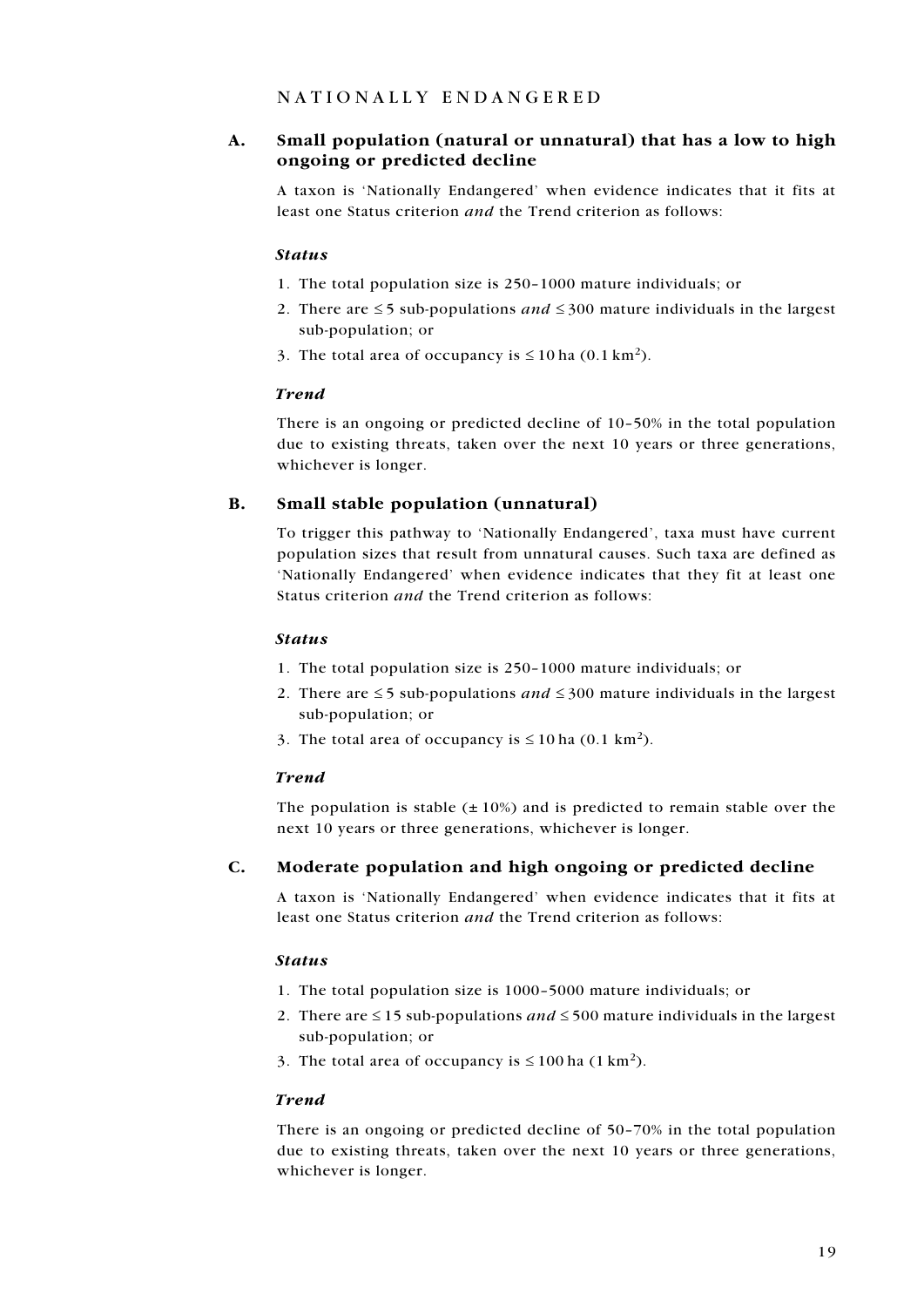#### NATIONALLY VULNERABLE

#### A. Small, increasing population (unnatural)

To trigger 'Nationally Vulnerable', taxa must have current population sizes that result from unnatural causes. Such taxa are defined as 'Nationally Vulnerable' when evidence indicates that they fit at least one Status criterion and the Trend criterion as follows:

#### Status

- 1. The total population size is 250–1000 mature individuals; or
- 2. There are  $\leq$  5 sub-populations *and*  $\leq$  300 mature individuals in the largest sub-population; or
- 3. The total area of occupancy is  $\leq 10$  ha (0.1 km<sup>2</sup>).

#### Trend

The population is increasing  $(>10\%)$  and is predicted to continue to increase over the next 10 years or three generations, whichever is longer.

#### B. Moderate, stable population (unnatural)

To trigger 'Nationally Vulnerable', taxa must have current population sizes that result from unnatural causes. Such taxa are defined as 'Nationally Vulnerable' when evidence indicates that they fit at least one Status criterion and the Trend criterion as follows:

#### Status

- 1. The total population size is 1000–5000 mature individuals; or
- 2. There are  $\leq$  15 sub-populations *and*  $\leq$  500 mature individuals in the largest sub-population; or
- 3. The total area of occupancy is  $\leq 100$  ha  $(1 \text{ km}^2)$ .

#### Trend

The population is stable  $(\pm 10\%)$  and is predicted to remain stable over the next 10 years or three generations, whichever is longer.

#### C. Moderate population, with population trend that is declining

A taxon is 'Nationally Vulnerable' when evidence indicates that it fits at least one Status criterion and the Trend criterion as follows:

#### Status

- 1. The total population size is 1000–5000 mature individuals; or
- 2. There are  $\leq$  15 sub-populations *and*  $\leq$  500 mature individuals in the largest sub-population; or
- 3. The total area of occupancy is  $\leq 100$  ha (1 km<sup>2</sup>).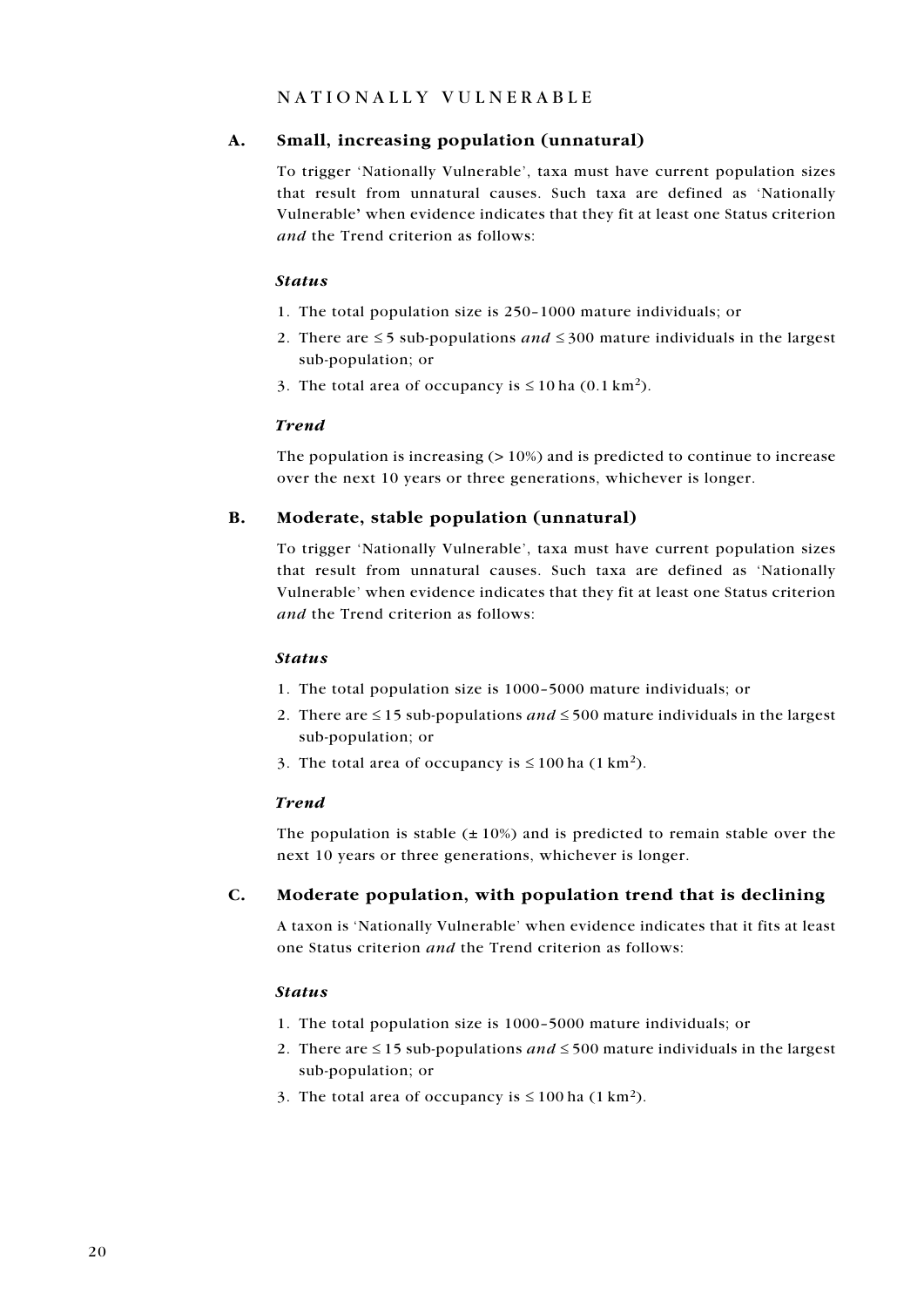#### Trend

There is an ongoing or predicted decline of 10–50% in the total population due to existing threats, taken over the next 10 years or three generations, whichever is longer.

#### D. Moderate to large population and moderate to high ongoing or predicted decline

A taxon is 'Nationally Vulnerable' when evidence indicates that it fits at least one Status criterion and the Trend criteria as follows:

#### Status

- 1. The total population size is 5000–20 000 mature individuals; or
- 2. There are  $\leq 15$  sub-populations and  $\leq 1000$  mature individuals in the largest sub-population; or
- 3. The total area of occupancy is  $\leq 1000$  ha (10 km<sup>2</sup>).

#### Trend

There is an ongoing or predicted decline of 30–70% in the total population due to existing threats, taken over the next 10 years or three generations, whichever is longer.

#### E. Large population and high ongoing or predicted decline

A taxon is 'Nationally Vulnerable' when evidence indicates that it fits at least one Status criterion and the Trend criterion as follows:

#### Status

- 1. The total population size is 20 000–100 000 mature individuals; or
- 2. The total area of occupancy is  $\leq 10000$  ha (100 km<sup>2</sup>).

#### Trend

There is an ongoing or predicted decline of 50–70% in the total population or area of occupancy due to existing threats, taken over the next 10 years or three generations, whichever is longer.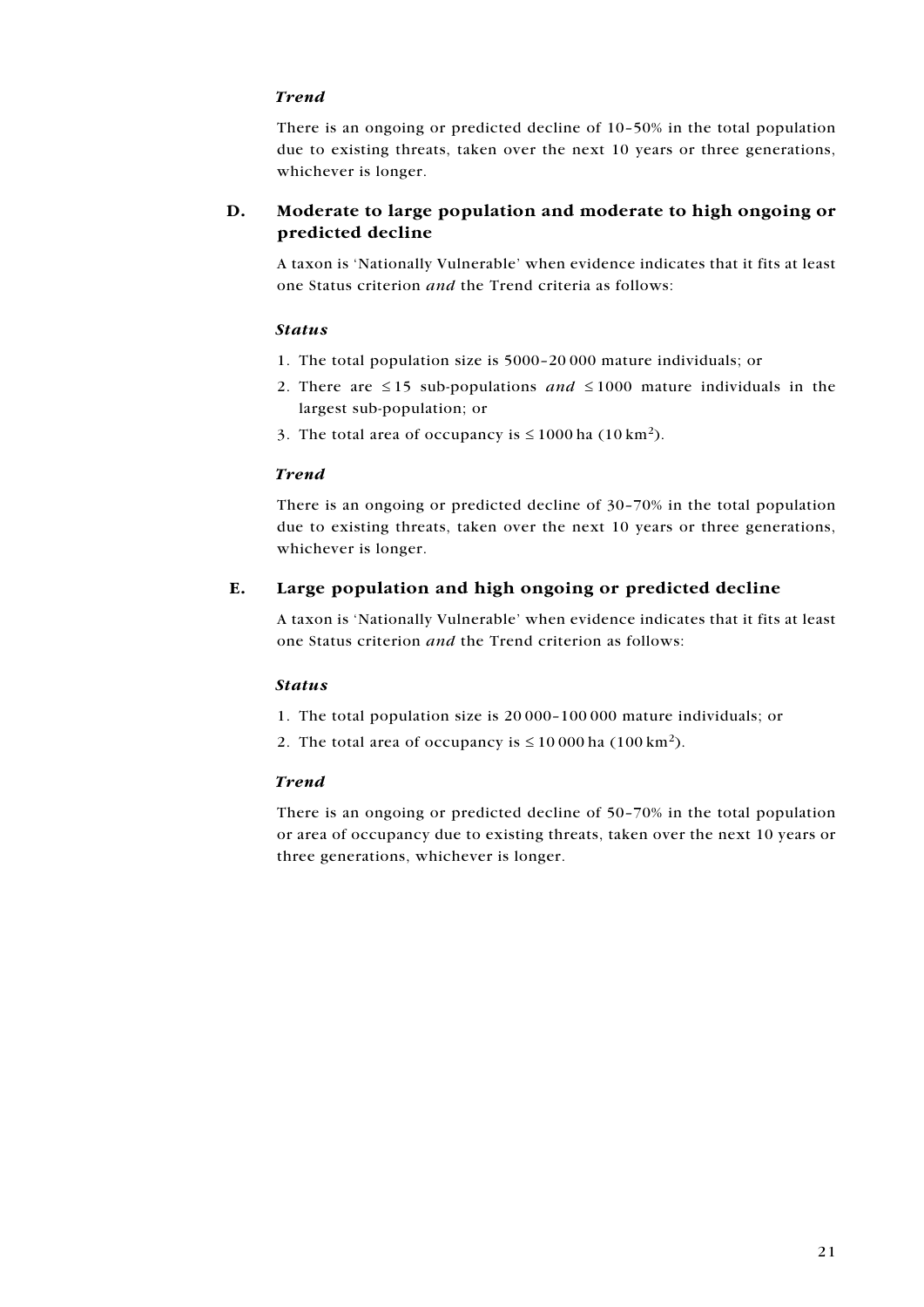### 9. Criteria for 'At Risk' taxa

Taxa that qualify as 'At Risk' do not meet the criteria for any of the 'Threatened' categories. However, they are declining (though buffered by a large total population size and/or a slow decline rate), biologically scarce, recovering from a previously threatened status, or survive only in relictual populations.

Four 'At Risk' categories exist: 'Declining', 'Recovering', 'Relict' and 'Naturally Uncommon'. Definitions for each are provided below.

#### **DECLINING**

'Declining' taxa do not qualify as 'Threatened' because they are buffered by a large total population size and/or a slower decline rate. However, if the declining trends continue, these taxa may be listed as 'Threatened' in the future.

#### A. Moderate to large population and low ongoing or predicted decline

A taxon is 'Declining' when evidence indicates that it fits at least one Status criterion and the Trend criterion as follows:

#### Status

- 1. The total population size is 5000–20 000 mature individuals; or
- 2. The total area of occupancy is  $\leq 1000$  ha (10 km<sup>2</sup>).

#### Trend

There is an ongoing or predicted decline of 10–30% in the total population or area of occupancy due to existing threats, taken over the next 10 years or three generations, whichever is longer.

#### B. Large population and low to moderate ongoing or predicted decline

A taxon is 'Declining' when evidence indicates that it fits at least one Status criterion and the Trend criterion as follows:

#### Status

- 1. The total population size is 20 000–100 000 mature individuals; or
- 2. The total area of occupancy is  $\leq 10000$  ha (100 km<sup>2</sup>).

#### Trend

There is an ongoing or predicted decline of 10–50% in the total population or area of occupancy due to existing threats, taken over the next 10 years or three generations, whichever is longer.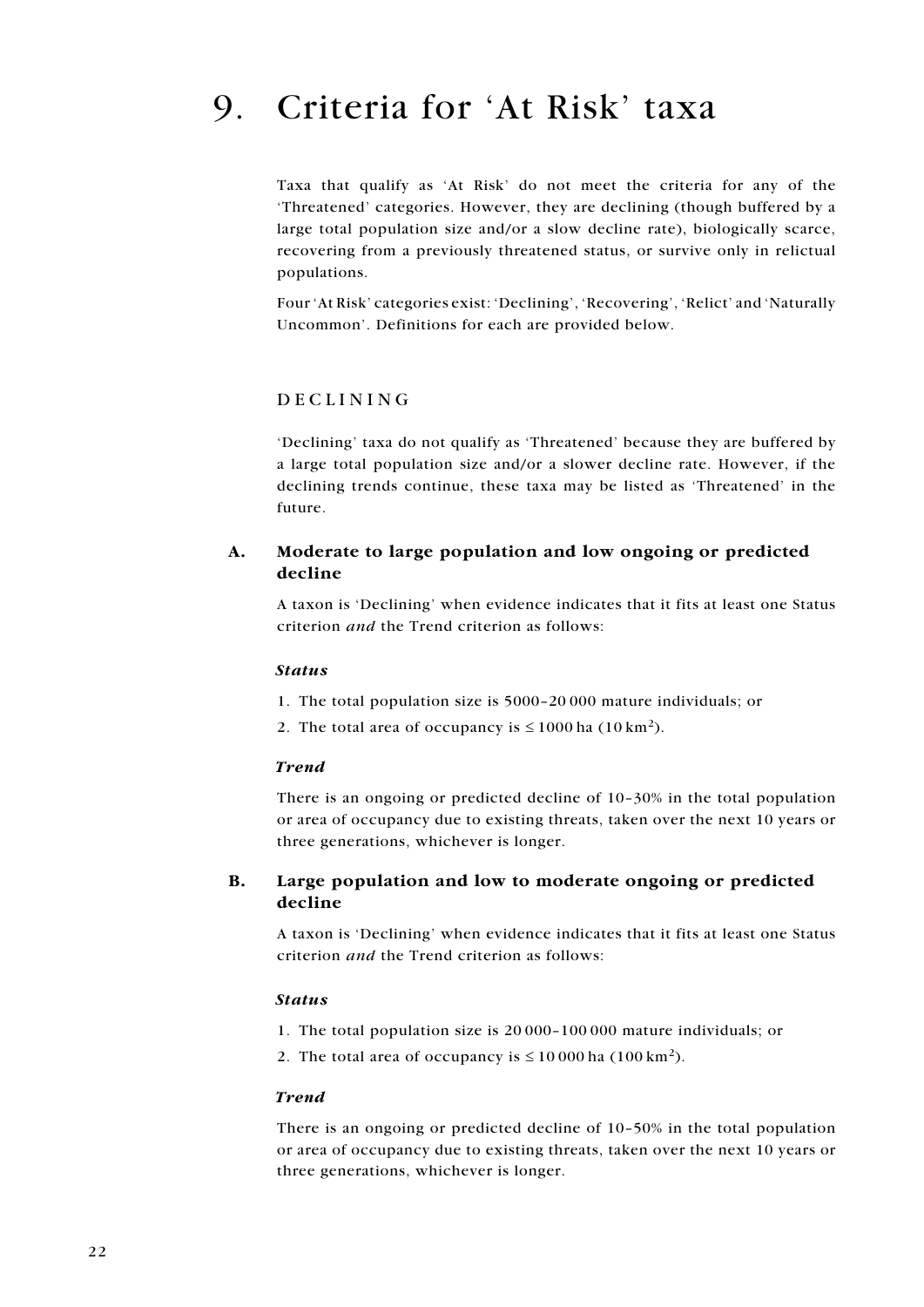#### C. Very large population and low to high ongoing or predicted decline

A taxon is 'Declining' when evidence indicates that it fits at least one Status criterion and the Trend criterion as follows:

#### Status

- 1. The total population size is > 100 000 mature individuals; or
- 2. The total area of occupancy is  $> 10000$  ha (100 km<sup>2</sup>).

#### Trend

There is an ongoing or predicted decline of 10–70% in the total population or area of occupancy due to existing threats, taken over the next 10 years or three generations, whichever is longer.

#### **RECOVERING**

Taxa that have undergone a documented decline within the last 1000 years and now have an ongoing or predicted increase of > 10% in the total population or area of occupancy, taken over the next 10 years or three generations, whichever is longer. Note that such taxa that are increasing but have a population size of < 1000 mature individuals (or total area of occupancy of < 10 ha) are listed in one of the 'Threatened' categories, depending on their population size.

#### A. Moderate population

A taxon is eligible for listing as 'Recovering  $(A)$ <sup>8</sup> if its total population size is between 1000 and 5000 mature individuals or its area of occupancy is ≤ 100 ha  $(1 km<sup>2</sup>)$ .

#### B. Moderate to large population

A taxon is eligible for listing as 'Recovering  $(B)$ <sup>'8</sup> if its total population size is between 5000 and 20 000 mature individuals or its area of occupancy is ≤ 1000 ha  $(10 \text{ km}^2)$ .

Recovering (A) and Recovering (B) are two different categories, rather than two pathways to the same category, and hence it is necessary to add '(A)' or '(B)' when classifying taxa, unlike for other categories.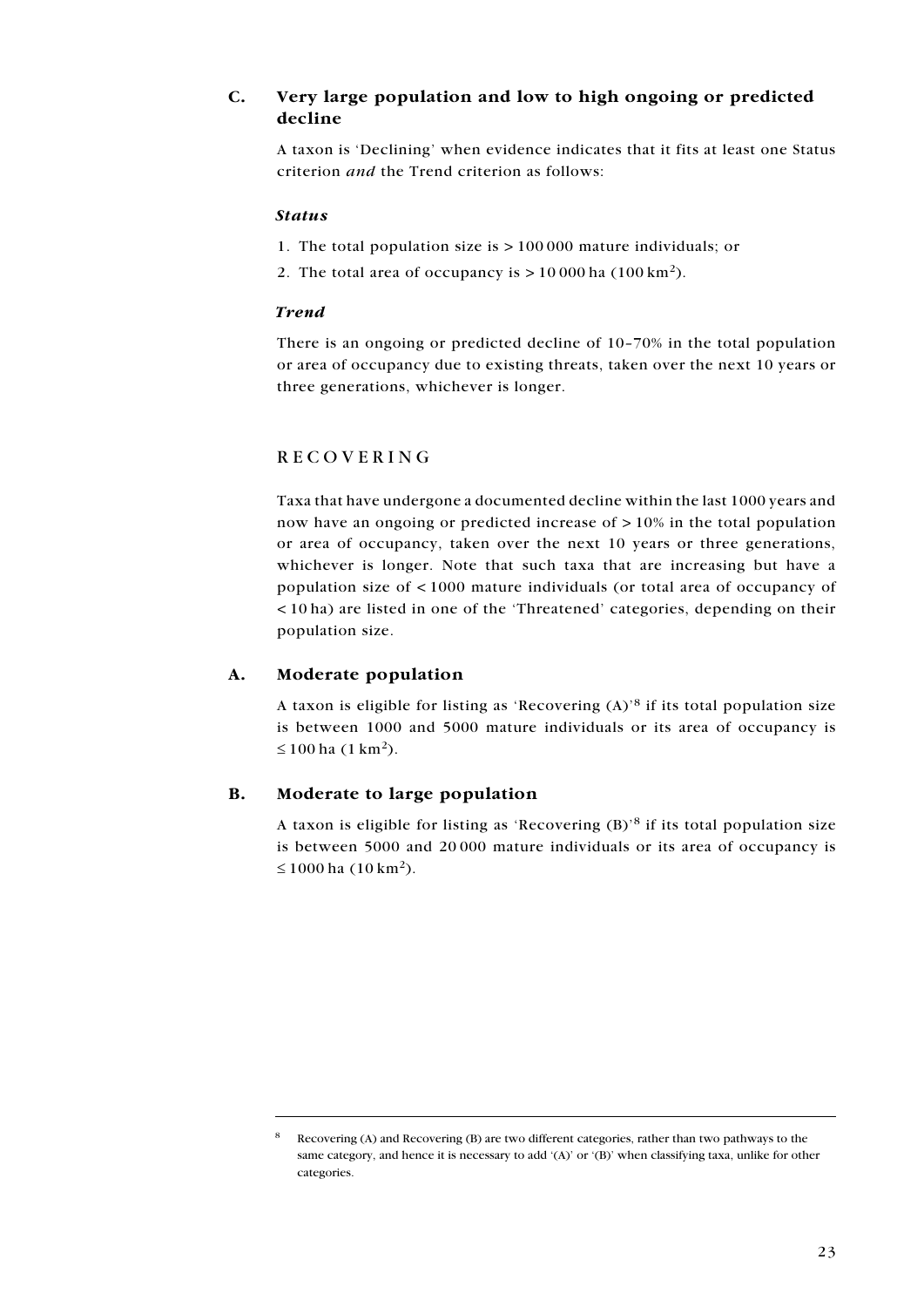#### **RELICT**

Taxa that have undergone a documented decline within the last 1000 years, and now occupy less than 10% of their former range and meet one of the following criteria:

- A. Have 5000-20 000 mature individuals and are stable  $(\pm 10\%)$
- B. Have more than 20 000 mature individuals and are stable or increasing at  $> 10%$

The range of a relictual taxon takes into account the area currently occupied as a ratio of its former extent. 'Relict' can also include taxa that exist as reintroduced and self- sustaining populations within or outside their former known range. (See definition of sub-population, Appendix 1.)

#### NATURALLY UNCOMMON

Taxa whose distribution is naturally confined to specific substrates (e.g. ultramafic rock), habitats (e.g. high alpine fellfield, hydrothermal vents), or geographic areas (e.g. subantarctic islands, sea-mounts), or taxa that occur within naturally small and widely scattered populations. This distribution is not the result of past or recent human disturbance. Populations may be stable or increasing. Note that a naturally uncommon taxon that has fewer than 250 mature individuals qualifies for 'Nationally Critical'. Taxa that have more than 20 000 mature individuals are not considered 'Naturally Uncommon', unless they occupy an area of less than 100 000 ha (1000 km<sup>2</sup>).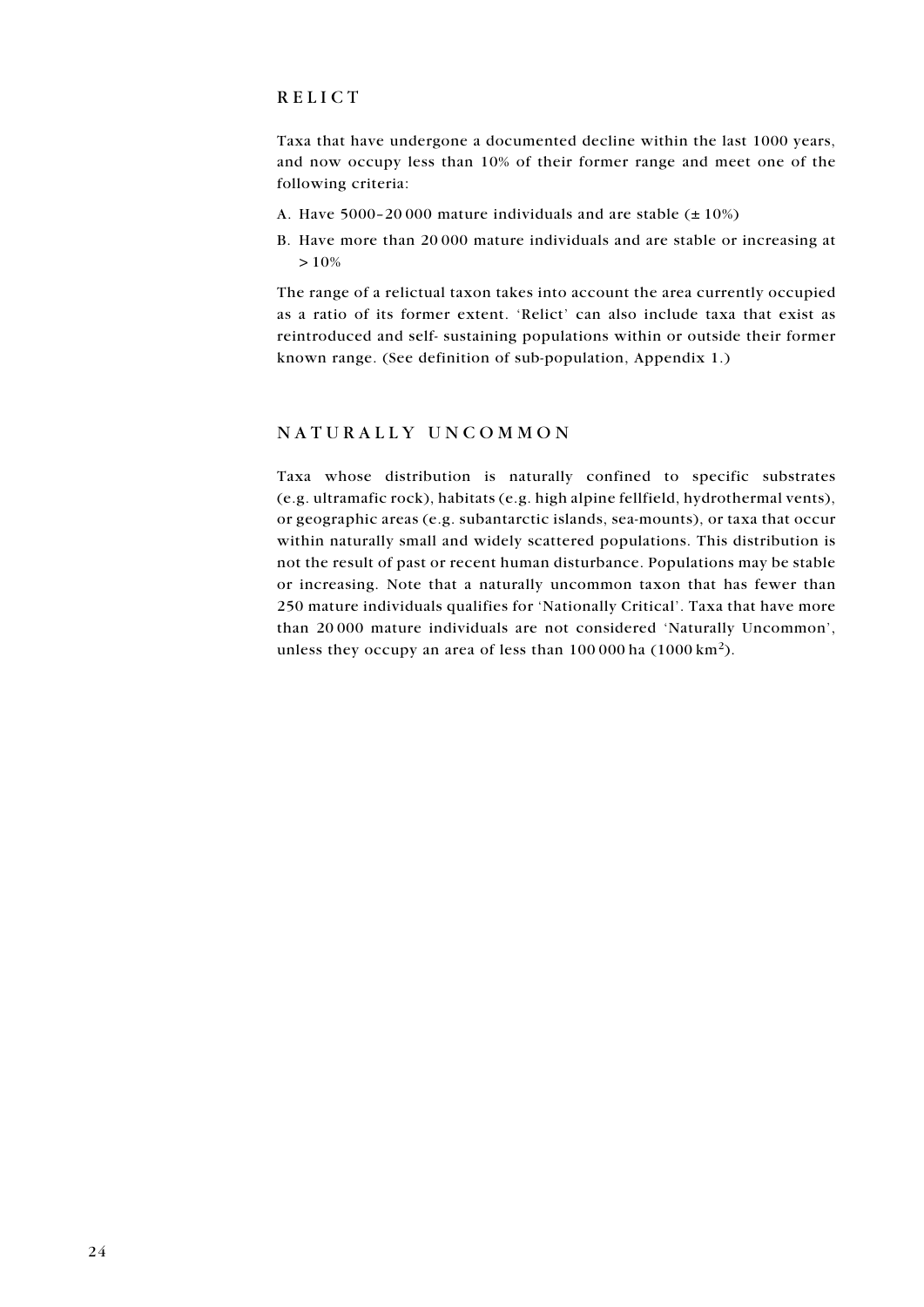### 10. Other categories

#### I ntroduced and N aturalised

Taxa that have become naturalised in the wild after being deliberately or accidentally introduced into New Zealand by human agency.

If an 'Introduced and Naturalised' taxon has an IUCN Red Listing in its country or countries of origin, then the IUCN category and source of the listing are shown after the taxon's name in the New Zealand list. Current examples of this include the southern bell frog (Litoria raniformis), which is listed as 'Endangered' in Australia; and the parma wallaby (Macropus parma), which is listed as 'Lower Risk/Near Threatened' there. These taxa are thus listed as: southern bell frog (Litoria raniformis) Introduced and Naturalised<sub>TO</sub>, EN A2ae (IUCN 2006); and parma wallaby (Macropus parma) Introduced and Naturalised<sub>so</sub>, LR/nt (IUCN 2006). Note the use of qualifiers 'TO' (Threatened Overseas) and 'SO' (Secure Overseas) as subscripts after 'Introduced and Naturalised'.

#### MIGRANT

Taxa that predictably and cyclically visit New Zealand as part of their normal life cycle (a minimum of 15 individuals known or presumed to visit per year), but do not breed here.

Where the number of individuals visiting per annum is uncertain, the evidence used by the relevant Expert Panel to determine whether a taxon is either 'Migrant' or 'Vagrant' will be documented and held on file by DOC.

Examples include eastern bar-tailed godwit (Limosa lapponica baueri) and striped marlin (Tetrapturus audax).

In contrast, taxa that either breed here and migrate beyond New Zealand during their life cycle, e.g. Chatham Island albatross (Thalassarche eremita), or taxa that are resident in New Zealand for most of their lives, such as longfin eel (Anguilla dieffenbachii), are not included in this category.

If a taxon in the 'Migrant' category has been listed in an IUCN Red List in its country or countries of origin, the IUCN Red List category and source of the listing is included. For example, southern bluefin tuna (*Thunnus maccoyii*) has an IUCN listing of Critically Endangered (CR) and is a migratory visitor to New Zealand. This taxon would then be listed as: southern bluefin tuna (Thunnus maccoyii) Migrant<sub>TO</sub>, CR A1bd (IUCN 2006). Note the use of the qualifier 'TO' (Threatened Overseas) as a subscript after 'Migrant'.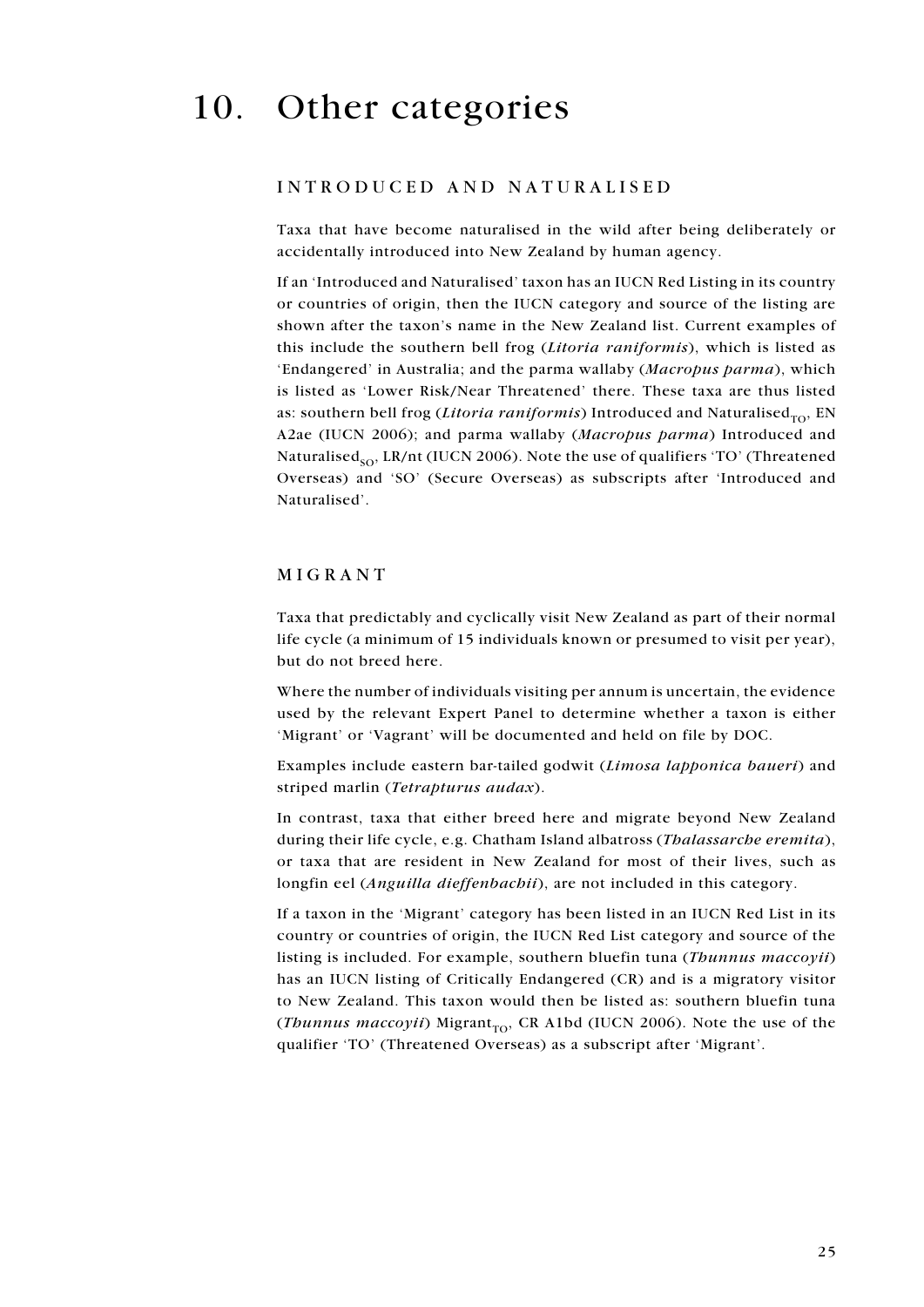#### **VAGRANT**

Taxa that are found unexpectedly in New Zealand and whose presence in this region is naturally transitory, or migratory species with fewer than 15 individuals known or presumed to visit per year.

These are invariably taxa that have failed to establish themselves beyond their point of arrival due to reproductive failure, because they typically breed elsewhere, or for other specific ecological reasons (see de Lange & Norton 1998).

Examples include the red-kneed dotterel (Erythrogonys cinctus), blue moon butterfly (Hypolimnas bolina nerina) and ant orchid (Myrmechila trapeziformis) from Australia, the spotted sawtail (Prionurus maculatus) from the tropical southwest Pacific Ocean, and the broad-billed sandpiper (Limicola falcinellus), a holarctic migrant.

If a taxon in the 'Vagrant' category has been listed in an IUCN Red List in its country or countries of origin, the IUCN category and source of the listing are shown beside the taxon's name in the New Zealand list. For example, green turtle (*Chelonia mydas*) has an IUCN listing of Endangered (EN), and the bristle-thighed curlew (Numenius tahitiensis) has an IUCN listing of Vulnerable (VU); both are vagrants in New Zealand. These taxa would then be listed as: green turtle (*Chelonia mydas*) Vagrant<sub>TO</sub>, EN A2bd (IUCN 2006); and bristle-thighed curlew (*Numenius tahitiensis*) Vagrant<sub>TO</sub>, VU C2a(ii) (IUCN 2006). Note the use of the qualifier 'TO' (Threatened Overseas) as a subscript after 'Vagrant'.

#### C oloniser

Taxa that otherwise trigger 'Threatened' categories because of small population size, but have arrived in New Zealand without direct or indirect help from humans and have been successfully reproducing in the wild since 1950.

Three examples are the Nankeen night heron (Nycticorax caledonicus), the scoliid wasp Radumeris tasmaniensis, and the herb Achyranthes velutina.

If a taxon in the 'Coloniser' category has been listed in an IUCN Red List in its country or countries of origin, the IUCN category and source of the listing are shown beside the taxon's name in the New Zealand list. For example, Indian yellow-nosed albatross (Thalassarche carteri) has an IUCN listing of Endangered (EN) and is a coloniser in New Zealand. This taxon would then be listed as: Indian yellow-nosed albatross (*Thalassarche carteri*) Coloniser<sub>TO</sub> EN A4bde (IUCN 2006). Note the use of the qualifier 'TO' (Threatened Overseas) as a subscript after 'Coloniser'.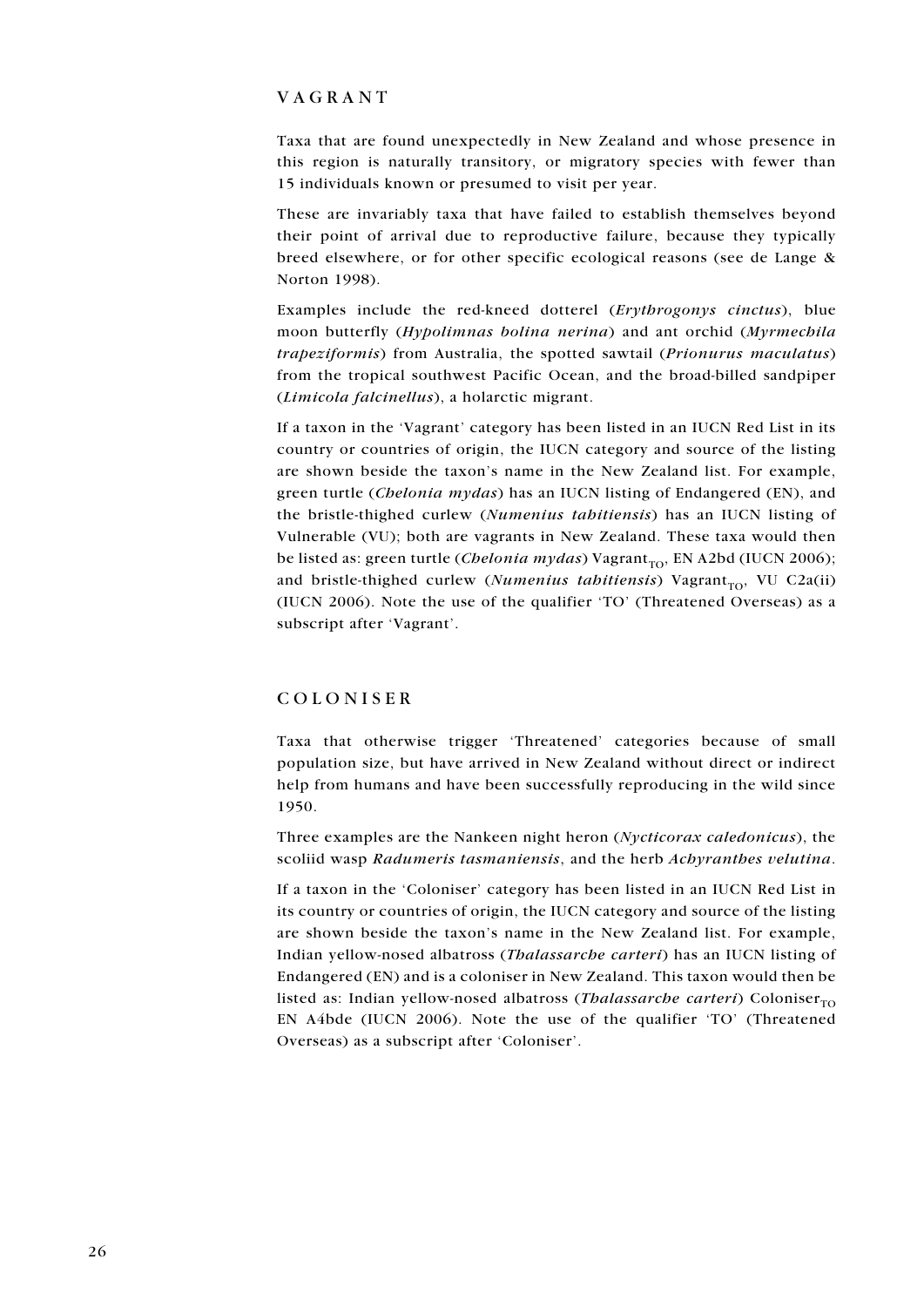#### DATA DEFICIENT

The amount of information available for assessing the threat of extinction is highly variable between taxa and groups of taxa. At one extreme there are taxa such as kakapo (Strigops habroptilus), Gunnera hamiltonii and Tecomanthe speciosa, where every wild individual is known, while at the other extreme there are taxa for which we have no population data, e.g. New Zealand storm-petrel (Oceanites maorianus) or the strap fern (Grammitis gunnii).

Certain criteria and/or definitions must be met for a taxon to be listed in a category. Where information is so lacking that an assessment is not possible, the taxon is assigned to the 'Data Deficient' category. If a taxon is listed in a category other than 'Data Deficient' but confidence in the listing is low due to poor-quality data, then the listing can be qualified with the letters 'DP' (Data Poor) to indicate this. Some data deficient taxa that have not been seen for many years may well be extinct.

Collection of sufficient demographic data to allow evaluation is a high priority for 'Data Deficient' taxa, as such data may confirm whether these taxa are 'Threatened' or 'At Risk'.

#### EXTINCT

There is no reasonable doubt, after repeated surveys in known or expected habitats at appropriate times (diurnal, seasonal and annual) and throughout the taxon's historic range, that the last individual has died.

Examples include huia (Heteralocha acutirostris) and the shrub Logania depressa. Taxa that have become extinct since human settlement (here defined as the last 1000 years) are included in the list. Taxa that are extinct in the wild but occur in captivity or cultivation are not listed in this category; these are listed instead as 'Nationally Critical' with qualifier 'EW' (Extinct in the Wild).

#### NOT THREATENED

Taxa that are assessed and do not fit any of the other categories are listed in the 'Not Threatened' category.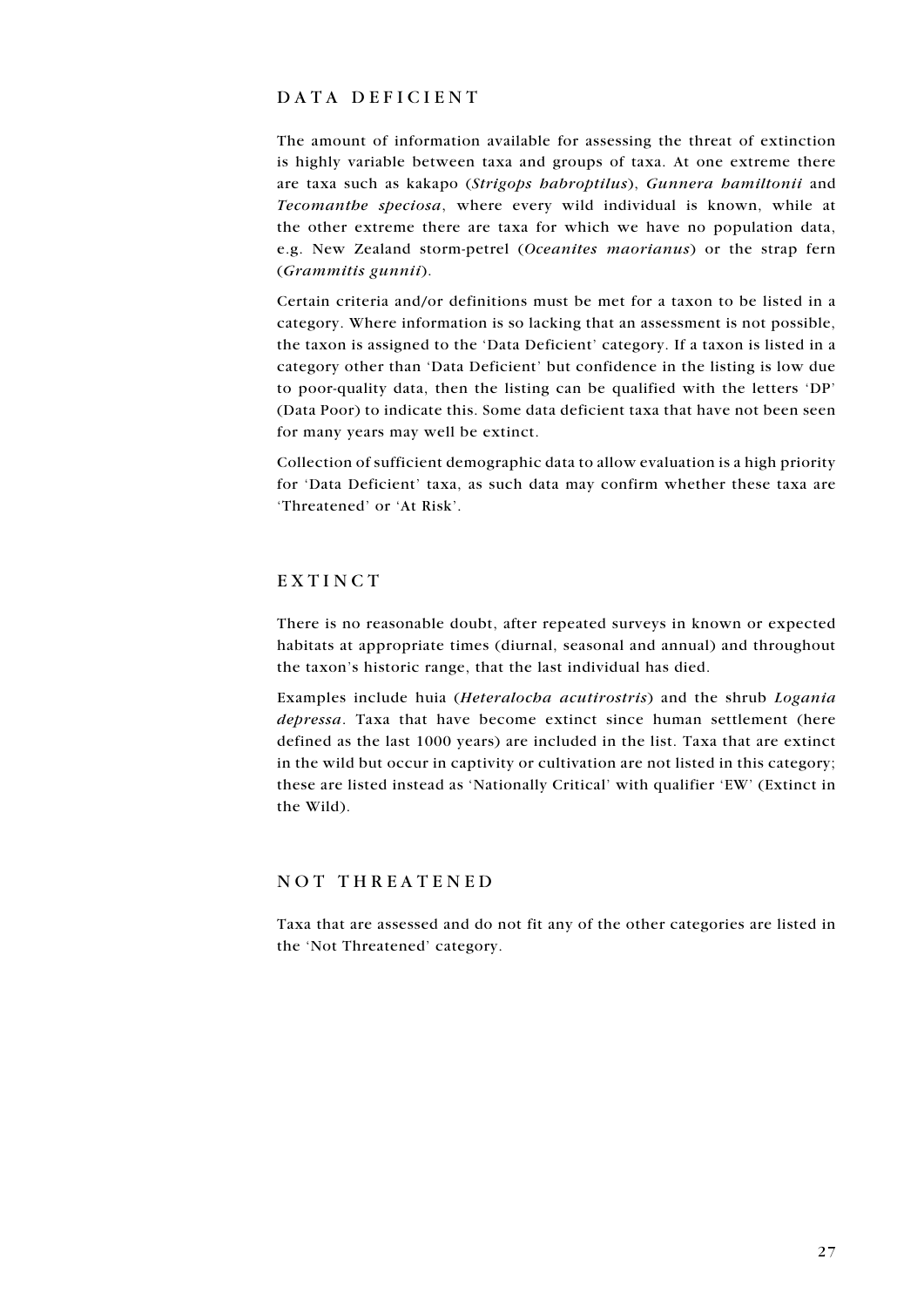### 11. Qualifiers

Qualifiers are an integral part of this classification system and must be cited in publications referring to the threat status of taxa listed under this system. Qualifiers provide critical additional information about a taxon's listing, status and management. When a taxon is listed, all of the qualifiers that apply to it are recorded in alphabetical order as subscripts after the threat category. For example:

Anzybas carsei 'Nationally Critical  $_{\text{CD, EF, OL, RF}}$ '

#### CONSERVATION DEPENDENT (CD)

The taxon is likely to move to a higher threat category if current management ceases.

#### DATA POOR (DP)

Confidence in the listing is low due to there being only poor data available for assessment.

#### DESIGNATED (De)

A taxon that does not fit within the criteria provided, and which the Expert Panel has designated to the most appropriate listing without full application of the criteria. For example, a commercial fish stock that is being fished down to Biomass Maximum Sustainable Yield  $(B_{MSV})$  may meet criteria for 'Declining'; however, it could be designated as 'Not Threatened' if the Expert Panel believes that this better describes the taxon's risk of extinction.

#### EXTINCT IN THE WILD (EW)

The taxon is known only in cultivation or captivity.

#### EXTREME FLUCTUATIONS (EF)

The taxon experiences extreme unnatural population fluctuations, or natural fluctuations overlaying human-induced declines, that increase the threat of extinction.

When ranking taxa with extreme fluctuations, the lowest number of mature individuals should be used for determining population size, as a precautionary measure.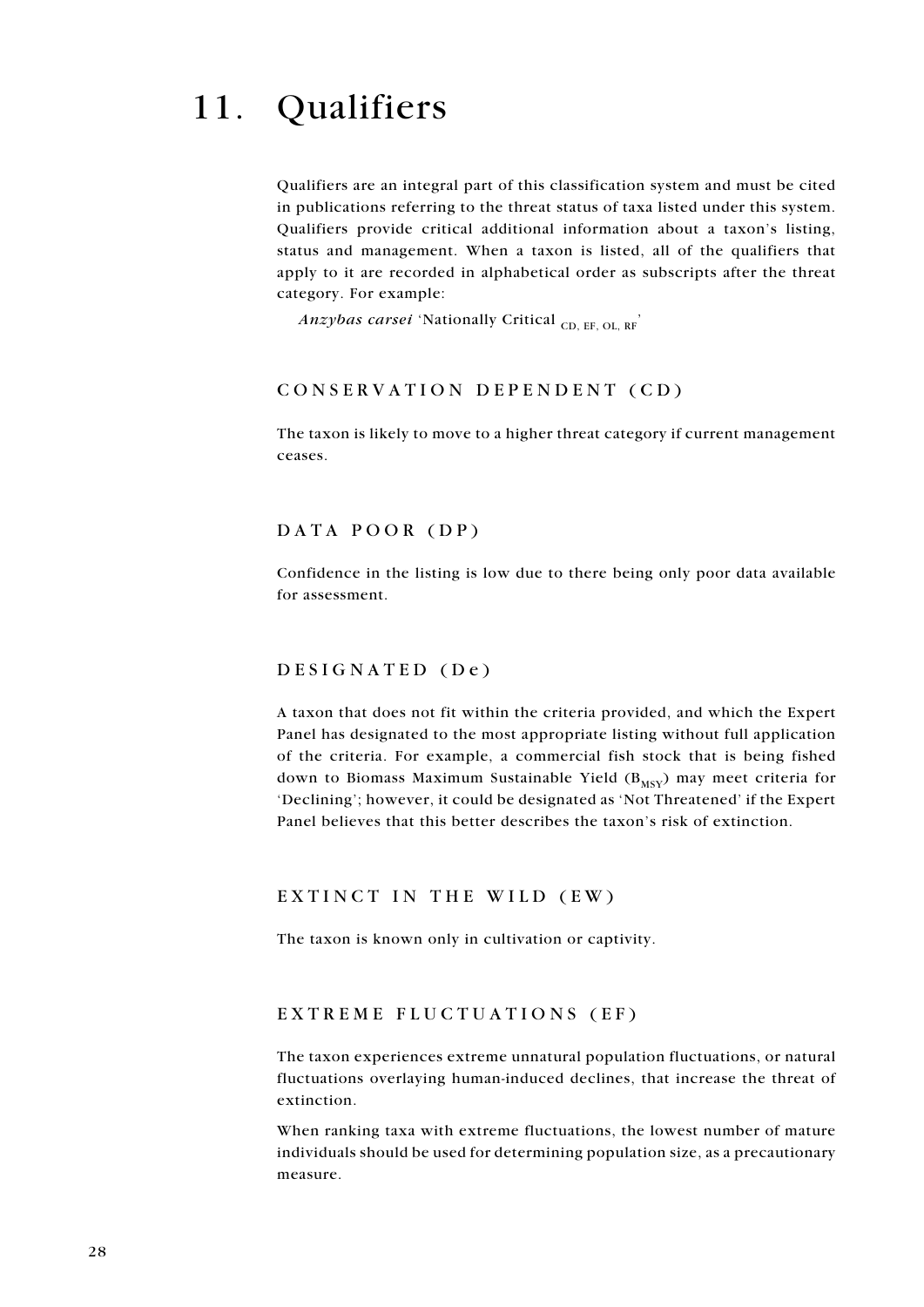#### INCREASING (Inc)

There is an ongoing or predicted increase of > 10% in the total population, taken over the next 10 years or three generations, whichever is longer. Note that this qualifier is redundant for taxa ranked as 'Recovering'.

#### ISLAND ENDEMIC (IE)

A taxon whose natural distribution is restricted to one island archipelago (e.g. Auckland Islands) and is not part of the North or South Islands or Stewart Island/Rakiura.

#### ONE LOCATION (OL)

Found at one location (geographically or ecologically distinct area) of less than  $1000 \text{ km}^2$  (100 000 ha), in which a single event (e.g. a predator irruption) could easily affect all individuals of the taxon, e.g. L'Esperance Rock groundsel (Senecio lautus var. esperensis) and Open Bay Island leech (Hirudobdella antipodum). Taxa with restricted distributions but where it is unlikely that all sub-populations would be threatened by a single event (e.g. because water gaps within an archipelago are larger than known rodent swimming distances) should be qualified as 'Range Restricted' (RR). 'OL' can apply to all 'Threatened' and 'At Risk' taxa, regardless of whether their restricted distribution is natural or human-induced.

#### PARTIAL DECLINE (PD)

Taxa undergoing decline over the majority of their range, but with one or more secure populations (such as on offshore islands). Partial decline taxa (e.g. North Island kaka Nestor meridionalis septentrionalis and Pacific gecko Hoplodactylus pacificus) are declining towards 'Relict' status rather than towards extinction.

#### RANGE RESTRICTED (RR)

Taxa confined to specific substrates, habitats or geographic areas of less than  $1000 \text{ km}^2$  (100 000 ha); this is assessed by taking into account the area of occupied habitat of all sub-populations (and summing the areas of habitat if there is more than one sub-population), e.g. Chatham Island forget-menot (Myosotidium hortensia) and Auckland Island snipe (Coenocorypha aucklandica aucklandica). This qualifier can apply to all 'Threatened' and 'At Risk' taxa regardless of whether their restricted distribution is natural or human-induced, but is redundant if a taxon is confined to 'One Location' (OL).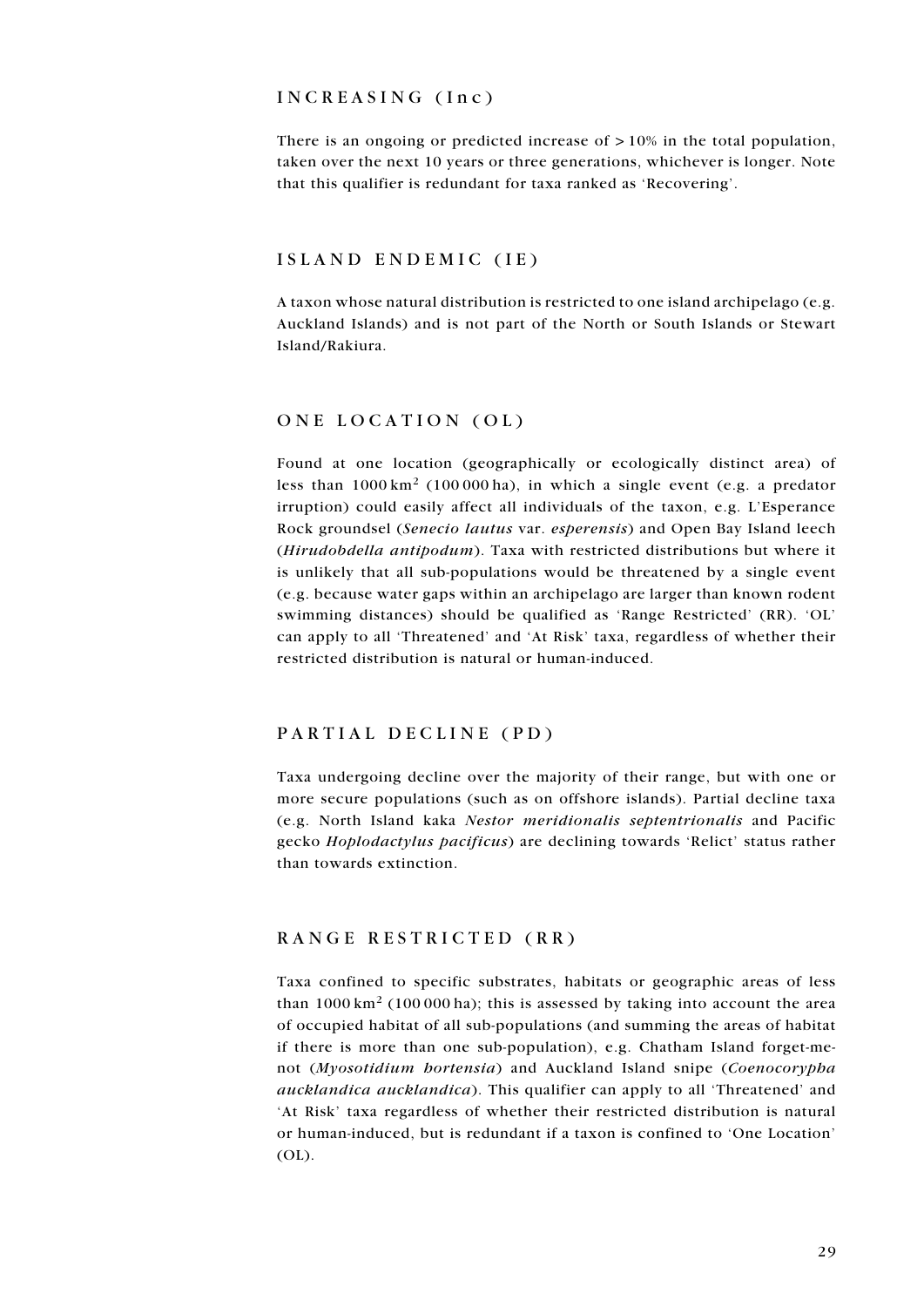#### RECRUITMENT FAILURE (RF)

The taxon's current population may appear stable but the age structure is such that catastrophic declines are likely in the future.

#### SECURE OVERSEAS (SO)

The taxon is secure in other parts of its natural range outside New Zealand.

#### $SPARSE (Sp)$

Taxa that occur within typically small and widely scattered populations.

#### $STABLE (St)$

The total population is stable  $(\pm 10\%)$ , taken over the last 10 years or three generations, whichever is longer.

#### THREATENED OVERSEAS (TO)

The taxon is threatened in those parts of its natural range outside New Zealand.

### 12. Acknowledgements

Many people have commented on this revision and it would be difficult to name them all. We wish to thank all the members of the various Expert Panels who contributed to past listings, and parties who answered the review questionnaire or provided comments on draft versions of this document. The following people in particular provided input on more than one occasion: John Barkla, Jessica Beever, Peter Buchanan, Bruno David, Peter Gaze, Peter Heenan, Rod Hitchmough, Wayne Hutchinson, Phil Knightbridge, Carl McGuinness, Ian Millar, Richard Maloney, Don Newman, Hugh Robertson, Liz Slooten, Graeme Taylor, Mike Thorsen, David Towns, Ian Westbrooke and Tony Whitaker. We also thank Rod Hitchmough for his detailed review of the completed draft.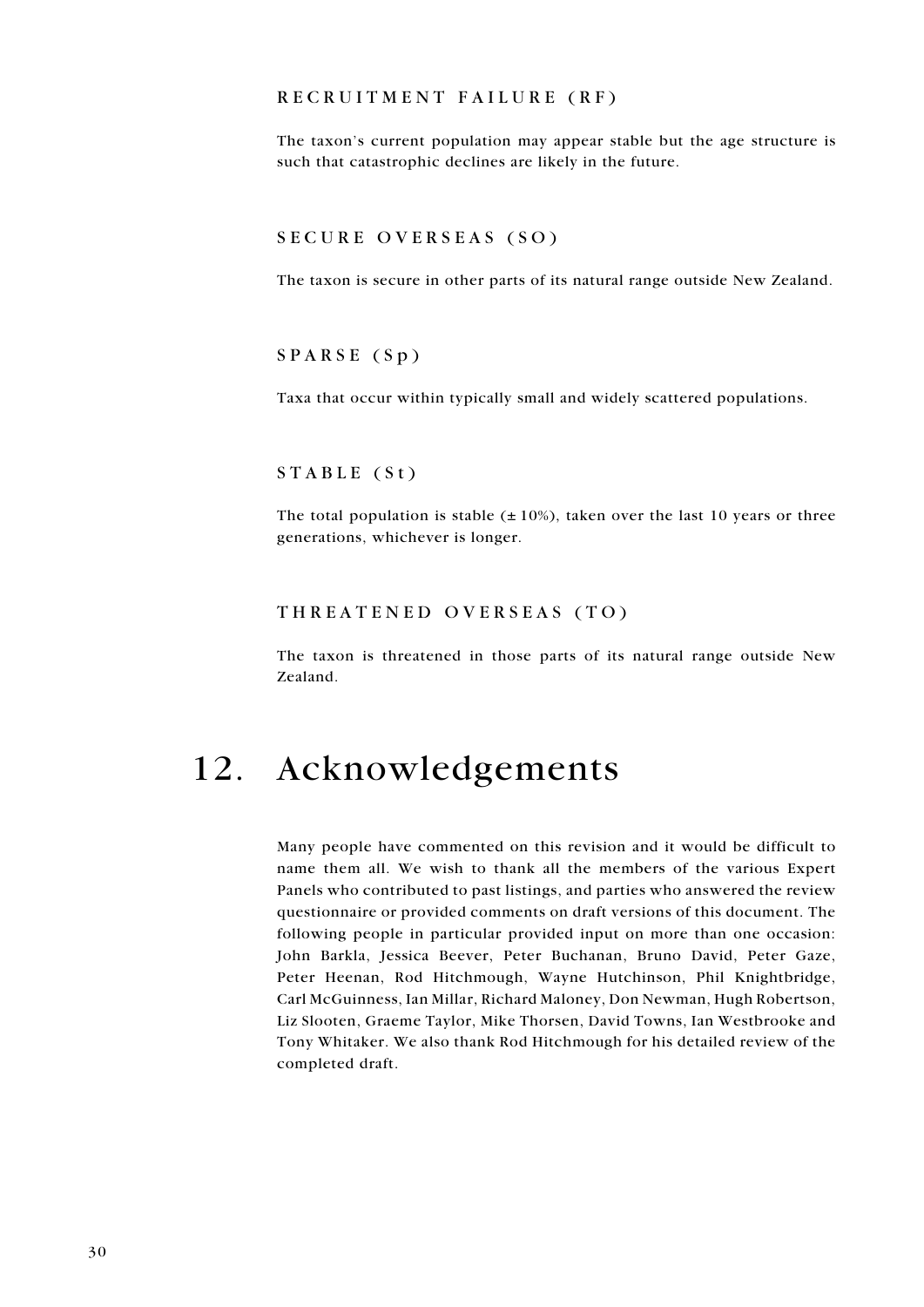### 13. References

- Baillie, J.E.M.; Hilton-Taylor, C.; Stuart, S.N. (Eds) 2004: 2004 IUCN Red list of threatened species; a global species assessment. IUCN, Gland, Switzerland and Cambridge, UK.
- BirdLife International 2004: State of the world's birds 2004—indicators for our changing world. BirdLife International, Cambridge, UK.
- de Lange, P.J.; Norton D.A. 1998: Revisiting rarity: a botanical perspective on the meanings of rarity and the classification of New Zealand's uncommon plants. Royal Society of New Zealand Miscellaneous Series 48: 145–160.
- de Lange, P.J.; Norton, D.A.; Heenan, P.B.; Courtney, S.P.; Molloy, B.P.J.; Ogle, C.C.; Rance, B.D.; Johnson, P.N.; Hitchmough, R. 2004: Threatened and uncommon plants of New Zealand. New Zealand Journal of Botany 42: 45–76.
- Hitchmough, R.; Bull, L.; Cromarty, P. (Comps) 2007: New Zealand Threat Classification System lists—2005. Department of Conservation, Wellington. 194p.
- IUCN 2001: IUCN red list categories and criteria: version 3.1. IUCN Species Survival Commission. IUCN, Gland, Switzerland and Cambridge, UK. ii+30p.
- IUCN 2006: 2006 IUCN Red list of threatened species. www.iucnredlist.org (viewed 1 November 2007).
- Molloy, J.; Bell, B.; Clout, M.; de Lange, P.; Gibbs, G.; Given, D.; Norton, D.; Smith, N.; Stephens, T. 2002: Classifying species according to threat of extinction. A system for New Zealand. Threatened species occasional publication 22. Department of Conservation, Wellington. 26p.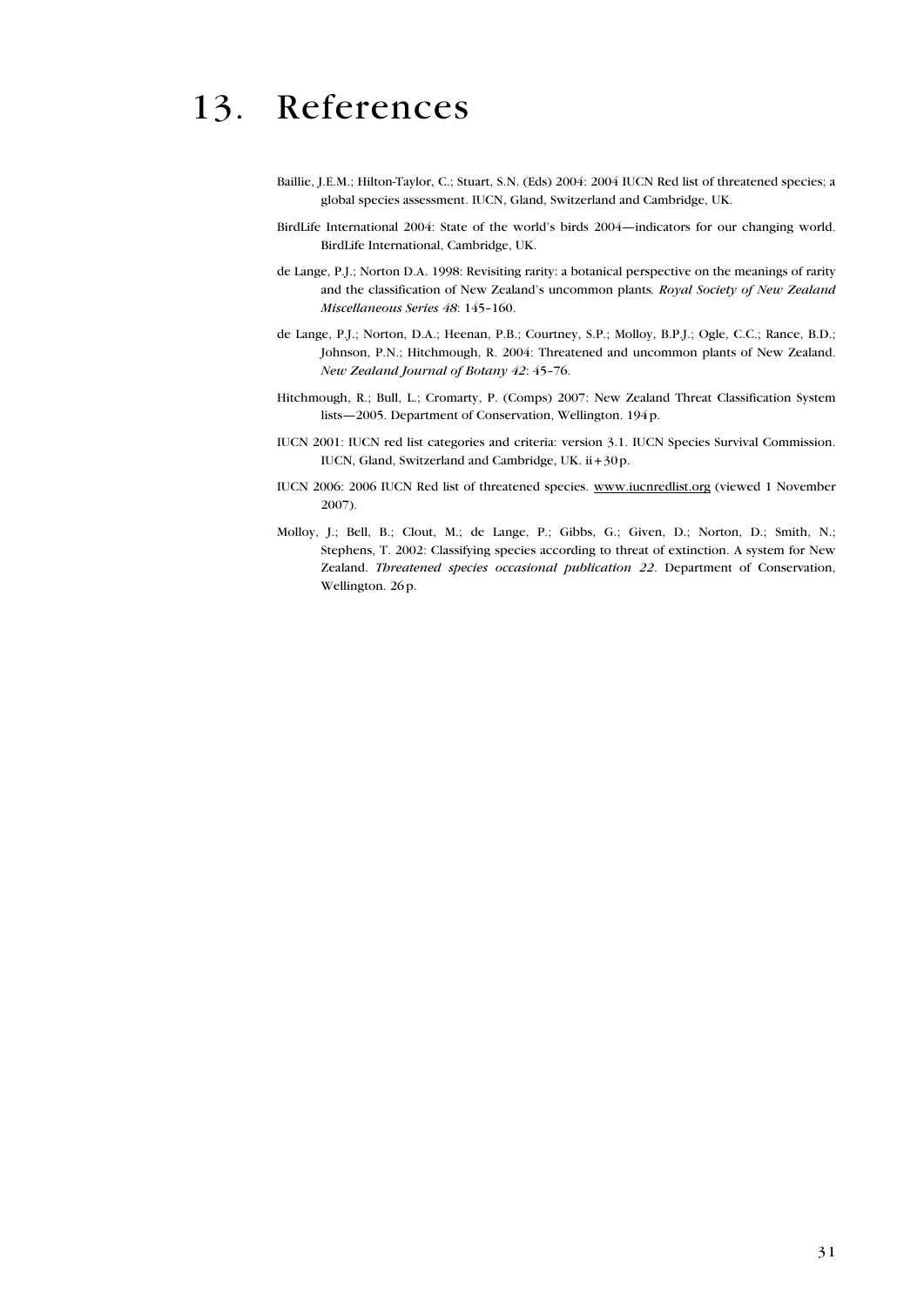### Appendix 1

#### DEFINITIONS OF TERMS

Terms used to define categories and criteria are listed below. Those derived from IUCN definitions (IUCN 2001) are marked with an asterisk.

Area of occupancy\* The area occupied by the taxon, taking into account the fact that a taxon may not occupy all areas throughout its range because of unsuitable habitat. The smallest area essential at any stage in the life cycle of the taxon will be used (e.g. colonial nesting sites).

Generation The average time between the birth/germination of successive generations of reproducing individuals. In groups where there are separate sexes, females are usually the limiting factor in population growth, so generation time is the average difference in age between mothers and their successfully breeding daughters.

Habitat The sustaining ecosystem upon which the taxon depends. When estimating percentage decline of habitat area, include those areas where the taxon has not been able to complete all of its life cycle because of the presence of animals and plants that do not naturally occur there.

Mature individuals<sup>\*</sup> The number of mature individuals is defined as the number known, estimated or inferred to be capable of reproduction. When estimating this quantity, the following points will be borne in mind:

- • Where the population is characterised by natural fluctuations, the minimum number will be used
- This measure is intended to count individuals capable of reproduction and will therefore exclude those whose reproductive capacity is suppressed in the wild through environmental, behavioural or other factors
- In the case of populations with biased adult or breeding sex ratios, it is appropriate to use lower estimates for the number of mature individuals, which take this into account (i.e. the estimated effective population size)
- • Reproducing units within a clone will be counted as individuals, except where such units are unable to survive alone (e.g. corals)
- • In the case of taxa that naturally lose all or a subset of mature individuals at some point in their life cycle, the estimate will be made at the time when mature individuals are available for breeding

Natural The term 'Natural' in this manual refers to taxa with population sizes, distributions and abundances that are the result of natural characteristics peculiar to these taxa and not the result of direct or indirect human activity (converse is 'Unnatural').

Population\* The total number of individuals that are resident or that breed in New Zealand. For functional reasons, primarily owing to differences between life-forms, population numbers are expressed as numbers of mature individuals only. (See also definition of sub-population.)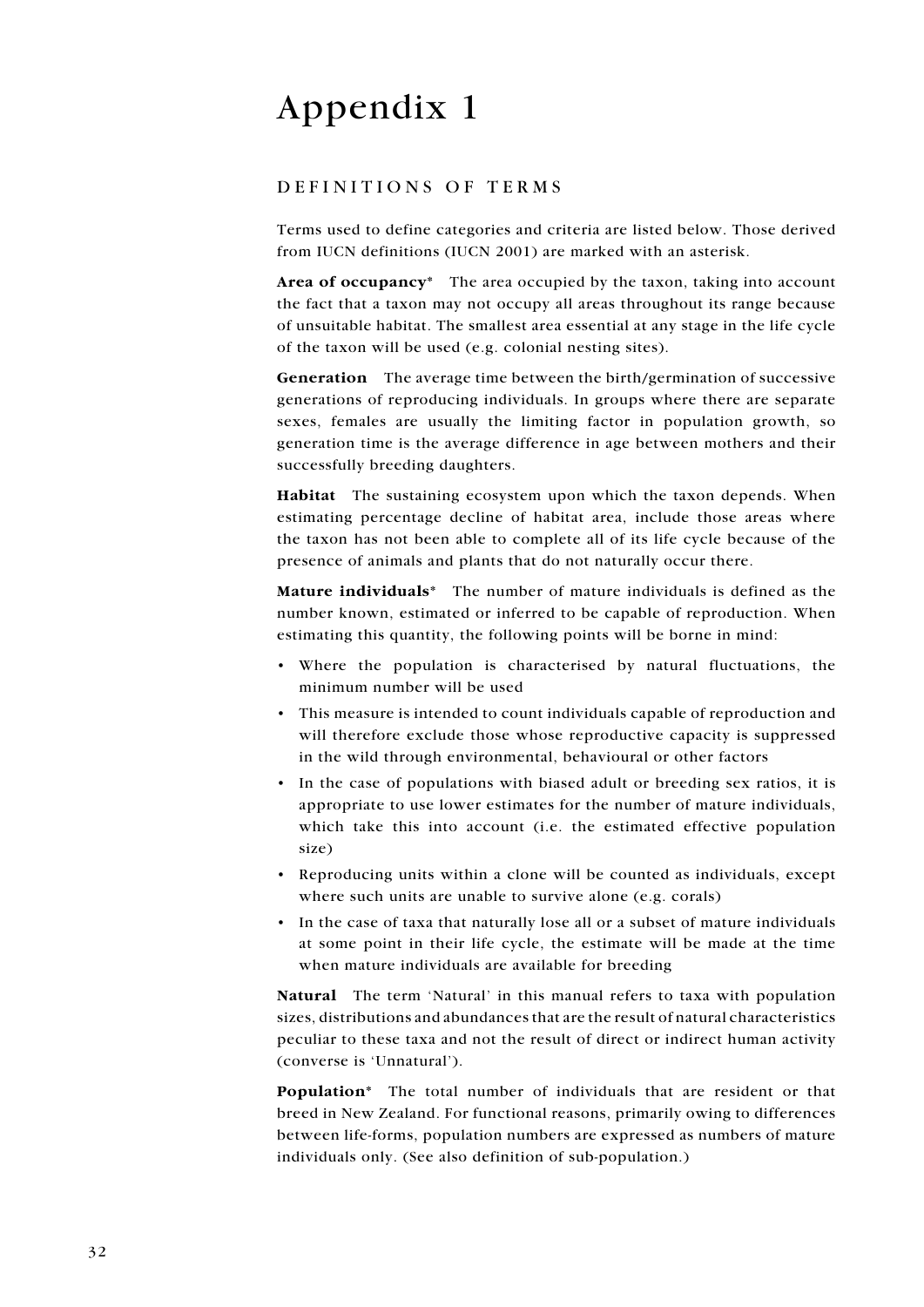Sub-population Groups of individuals that have resulted from past or ongoing fragmentation (natural or human induced) between which there is now little genetic exchange. Sub-populations must have a demonstrable reproductive capability. Re-introduced wild populations must be selfsustaining before they are included as a sub-population. Populations held in captive institutions or grown in nurseries or gardens are not considered to be within the definition of sub-population, unless they are the only remaining individuals of the taxon.

Taxon (plural taxa) Any taxonomic entity that has been acknowledged by relevant experts (see definitions for taxonomically determinate and taxonomically indeterminate in section 3).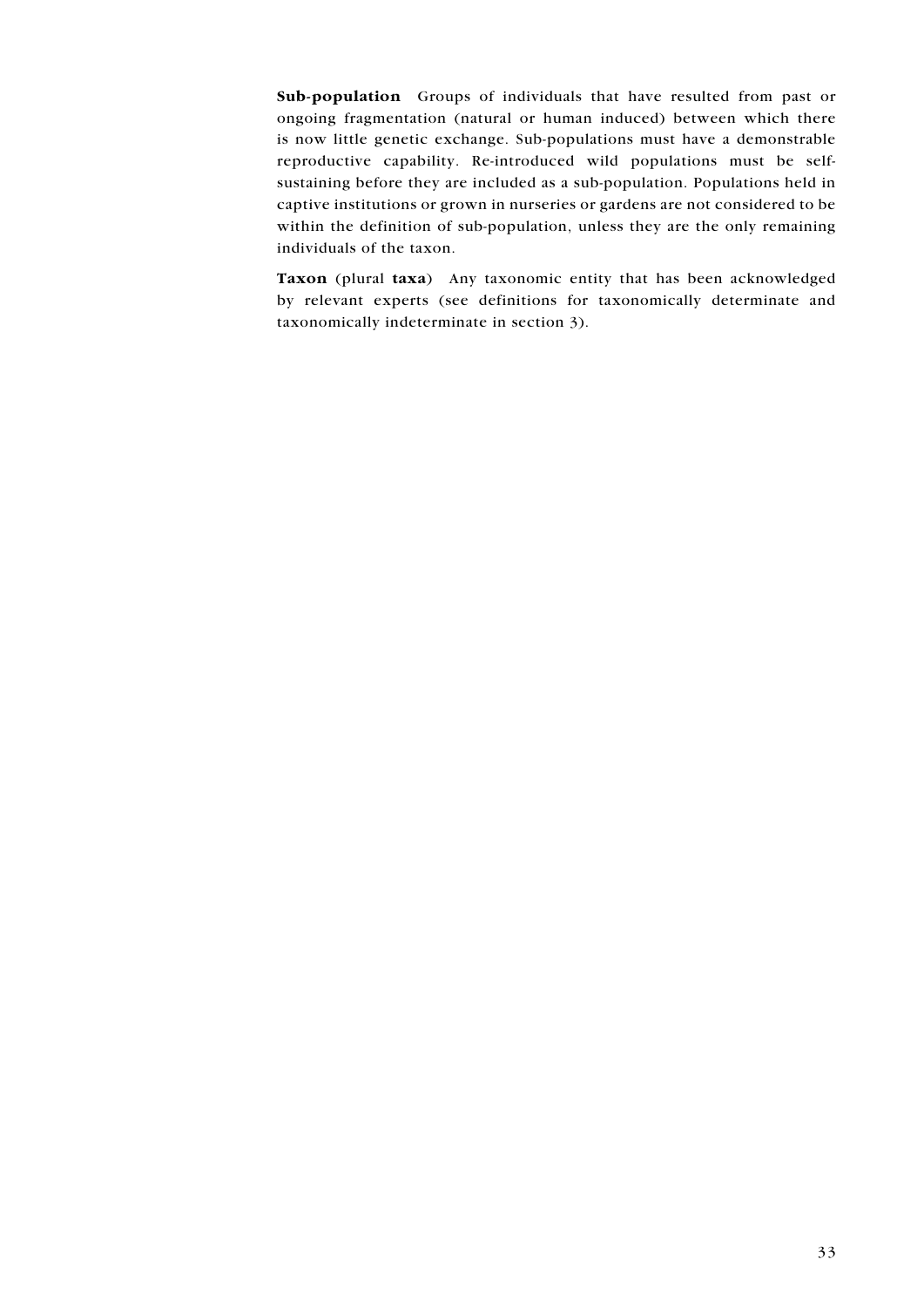### Appendix 2

#### LISTING PROCESS ROLES

#### Expert Panel

Typically, each Expert Panel will comprise up to six people, as this is deemed sufficiently small to be cost-effective but not so small that relevant experts for particular groups of taxa are missing.

Expert Panel Members should be available for at least two listings (ideally more), as this will allow each member to become fully familiar with the classification system and its application.

Expert Panel Members should be selected through consultation with a relevant society or societies (e.g. New Zealand Entomological Society, Ornithological Society of New Zealand, New Zealand Plant Conservation Network, Society for Research on Amphibians and Reptiles of New Zealand, New Zealand Marine Sciences Society).

The Members' function is to provide knowledge on their particular field of expertise at the threat classification list meeting, to answer queries on listing decisions reached, and to consult with peers to bring as much information as possible to the meetings.

#### Expert Panel Leader

Panel Leaders will be selected by the List Facilitator in consultation with acknowledged experts and relevant societies, and ratified by the Department of Conservation's Terrestrial Species Science Manager, prior to each leader and the facilitator initiating the listing process.

Their role is to:

- • Act as a liaison point between the List Facilitator and the Expert Panel Members
- • Coordinate the process of notifying intent to list a taxonomic group as threatened
- • Oversee and coordinate the submission process and compile the submissions, in consultation with the facilitator
- • Schedule and arrange meetings
- • Chair expert panel meetings
- • Attend expert panel leader briefings as necessary
- • Lead publication of the threatened taxa in a relevant science publication (e.g. New Zealand Journal of Botany, New Zealand Journal of Zoology, New Zealand Journal of Marine and Freshwater Research, or elsewhere as appropriate)

These roles will be assumed by the List Facilitator in situations where a Panel Leader is unavailable.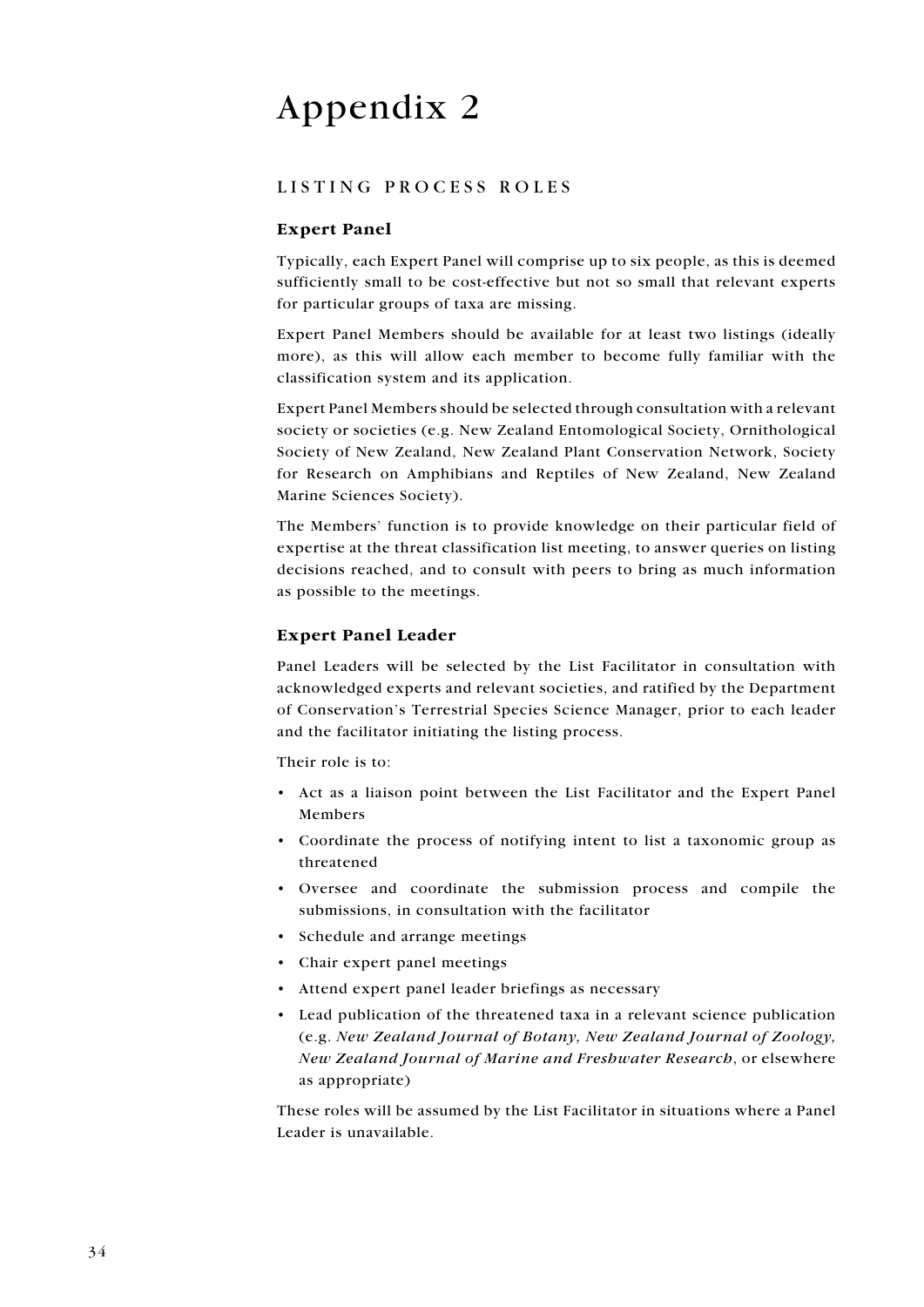#### List Facilitator

The Facilitator will understand the workings of the system, and will be an effective channel between the Expert Panel Members and the list. His or her role is to:

- • Maintain the electronic lists and background information relating to them through regular contact with the Expert Panel Members and Leaders
- • Answer questions about the system and the lists in consultation with the Expert Panel Leaders (and Members)
- • Select a Leader for each Expert Panel and, in consultation with the Leader, select a panel (to be signed off by the Department of Conservation's Terrestrial Species Science Manager)
- • Brief Expert Panel Members and Leaders on their roles
- • Ensure that standards are maintained in the quality of the data gathered for listings
- • Assist with organising threat-listing meetings
- Ensure that electronic copies of the listings are available via the DOC website
- • Prepare national cross-taxa summaries of threat listings and other highlevel analyses as appropriate

During threat-listing meetings, the List Facilitator's role is to:

- • Ensure that an accurate record is kept of decisions reached by each Expert Panel and which members were the main proponent(s) of that decision
- • Ensure that the threat system is applied consistently and without bias by each Expert Panel, and act as an independent and impartial recorder of decisions made by each panel

#### Dispute resolution

If a dispute arises over such things as the listing of a taxon or interpretation of criteria, an independent advisory group will be formed to investigate the dispute and provide a final ruling.

#### Guidance on timelines

Each taxonomic group list is to be updated every 3 years. Once a decision to list a particular taxonomic group has been made, the following guidelines for each part of the project should be followed:

| <b>ACTION</b>                                                                                                                     | <b>TIMEFRAME</b>                                       |
|-----------------------------------------------------------------------------------------------------------------------------------|--------------------------------------------------------|
| Notification of intent to list.<br>Call for submissions for taxa to be assessed or changed using<br>a standardised template       | 6 months prior to listing<br>3 months prior to listing |
| Threat list meeting<br>(discussion $\rightarrow$ consensus $\rightarrow$ list generation and<br>documentation held by DOC)        | $2-5$ days                                             |
| Paper preparation, draft sent out for consultation<br>(limited to comment on major anomalies—1 month),<br>submission, publication | c. 6 months post listing meeting                       |